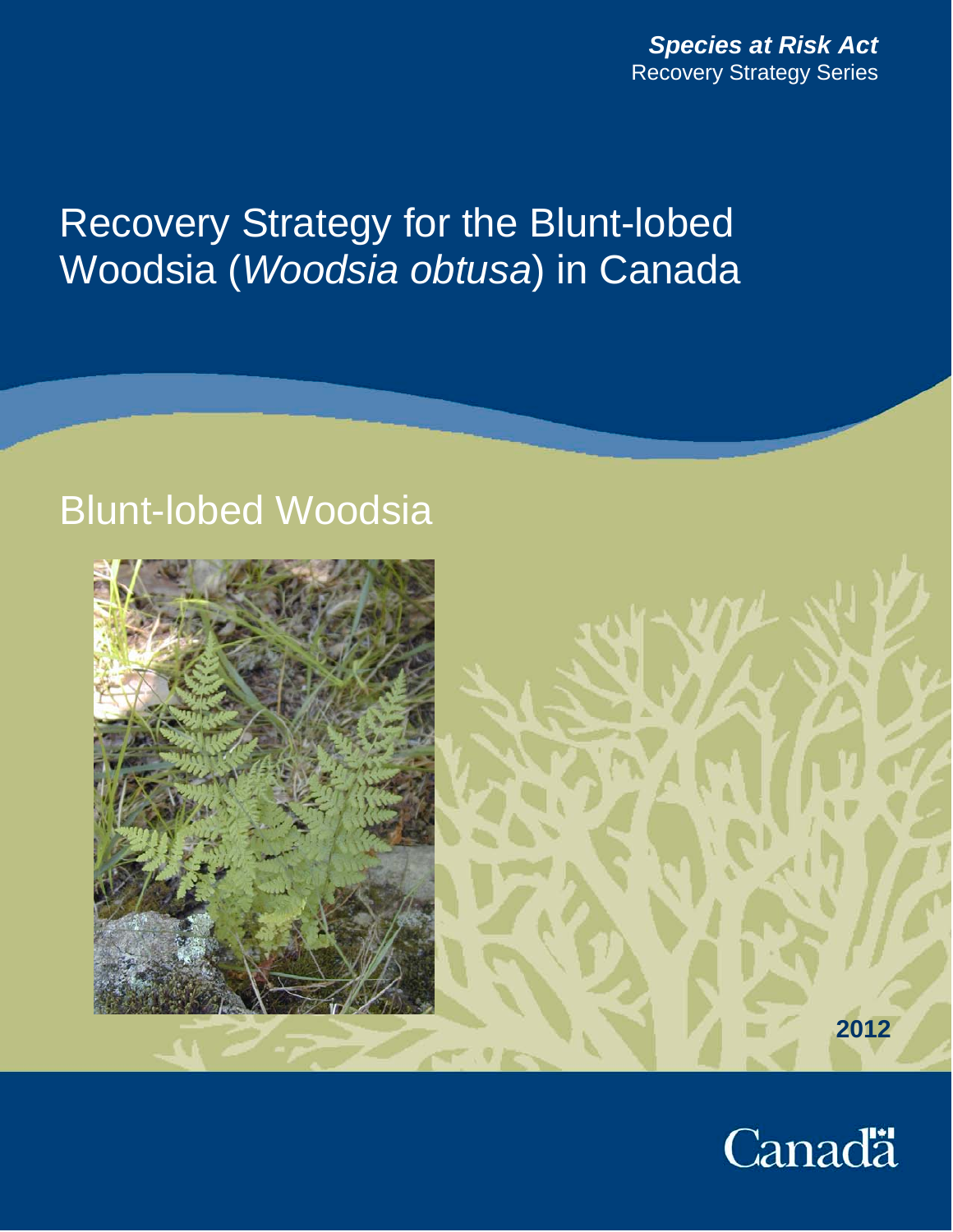#### **Recommended citation:**

Environment Canada. 2012. Recovery Strategy for the Blunt-lobed Woodsia (*Woodsia obtusa*) in Canada. *Species at Risk Act* Recovery Strategy Series. Environment Canada, Ottawa. v + 19 pp.

For copies of the recovery strategy, or for additional information on species at risk, including COSEWIC Status Reports, residence descriptions, action plans, and other related recovery documents, please visit the Species at Risk (SAR) Public Registry [\(www.sararegistry.gc.ca\)](http://www.sararegistry.gc.ca/).

#### **Cover illustration**: Matthew Wild

Également disponible en français sous le titre « Programme de rétablissement de la woodsie à lobes arrondis (*Woodsia obtusa*) au Canada »

© Her Majesty the Queen in Right of Canada, represented by the Minister of the Environment, 2012. All rights reserved. ISBN 978-1-100-18840-9 Catalogue no. En3-4/107-2012E-PDF

*Content (excluding the illustrations) may be used without permission, with appropriate credit to the source.*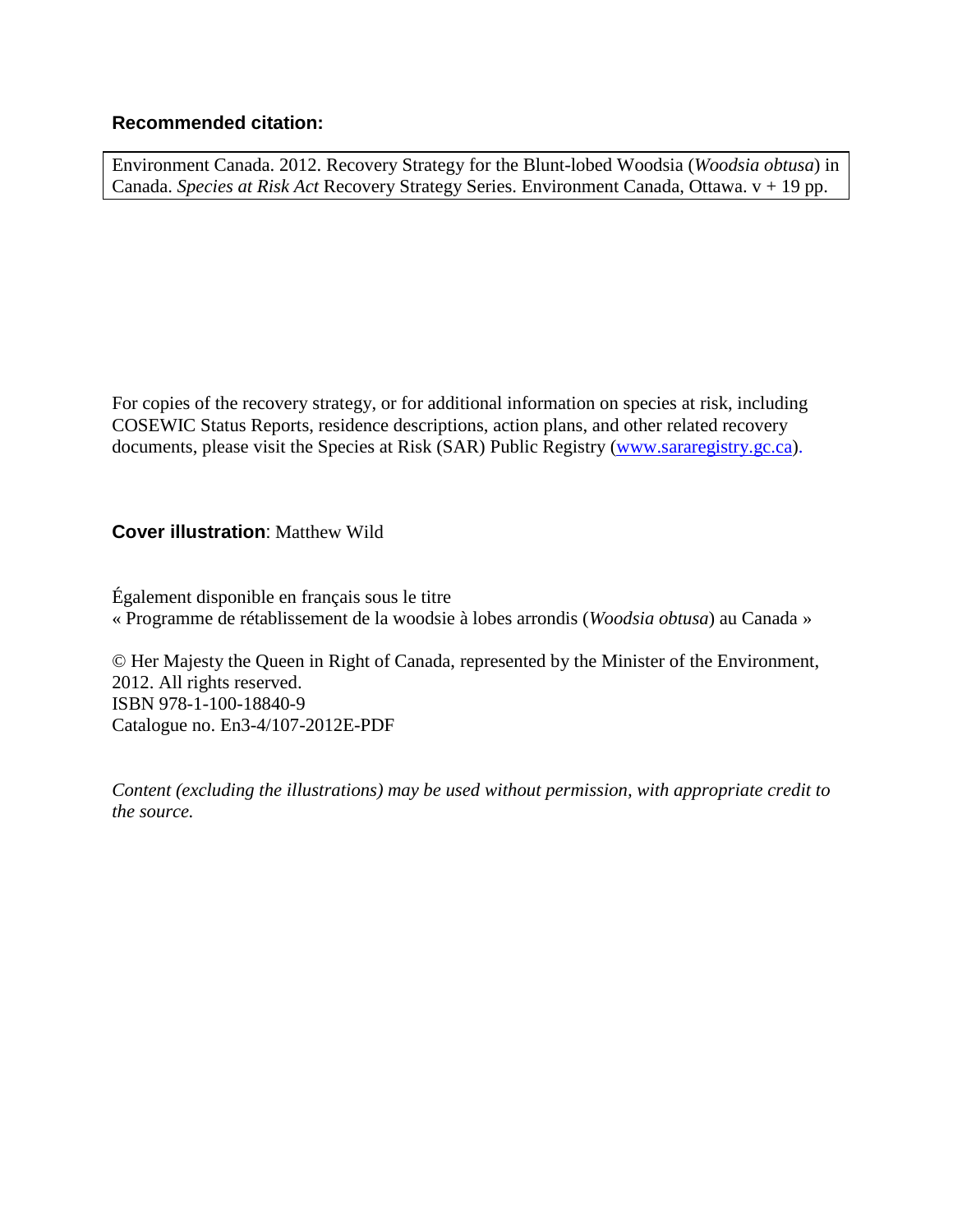# <span id="page-2-0"></span>**PREFACE**

The federal, provincial, and territorial government signatories under the Accord for the Protection of Species at Risk (1996) agreed to establish complementary legislation and programs that provide for effective protection of species at risk throughout Canada. Under the *Species at Risk Act* (S.C. 2002, c.29) (SARA), the federal competent ministers are responsible for the preparation of recovery strategies for listed Extirpated, Endangered, and Threatened species and are required to report on progress within five years.

The Minister of the Environment is the competent minister for the recovery of the Blunt-lobed Woodsia and has prepared this strategy, as per section 37 of SARA. It has been prepared in cooperation with the Ontario Minister of Natural Resources and the Ministère du Développement durable, de l'Environnement et des Parcs du Québec.

Success in the recovery of this species depends on the commitment and cooperation of many different constituencies that will be involved in implementing the directions set out in this strategy and will not be achieved by Environment Canada or any other jurisdiction alone. All Canadians are invited to join in supporting and implementing this strategy for the benefit of the Blunt-lobed Woodsia and Canadian society as a whole.

<span id="page-2-1"></span>This recovery strategy will be followed by one or more action plans that will provide information on recovery measures to be taken by Environment Canada and other jurisdictions and/or organizations involved in the conservation of the species. Implementation of this strategy is subject to appropriations, priorities, and budgetary constraints of the participating jurisdictions and organizations.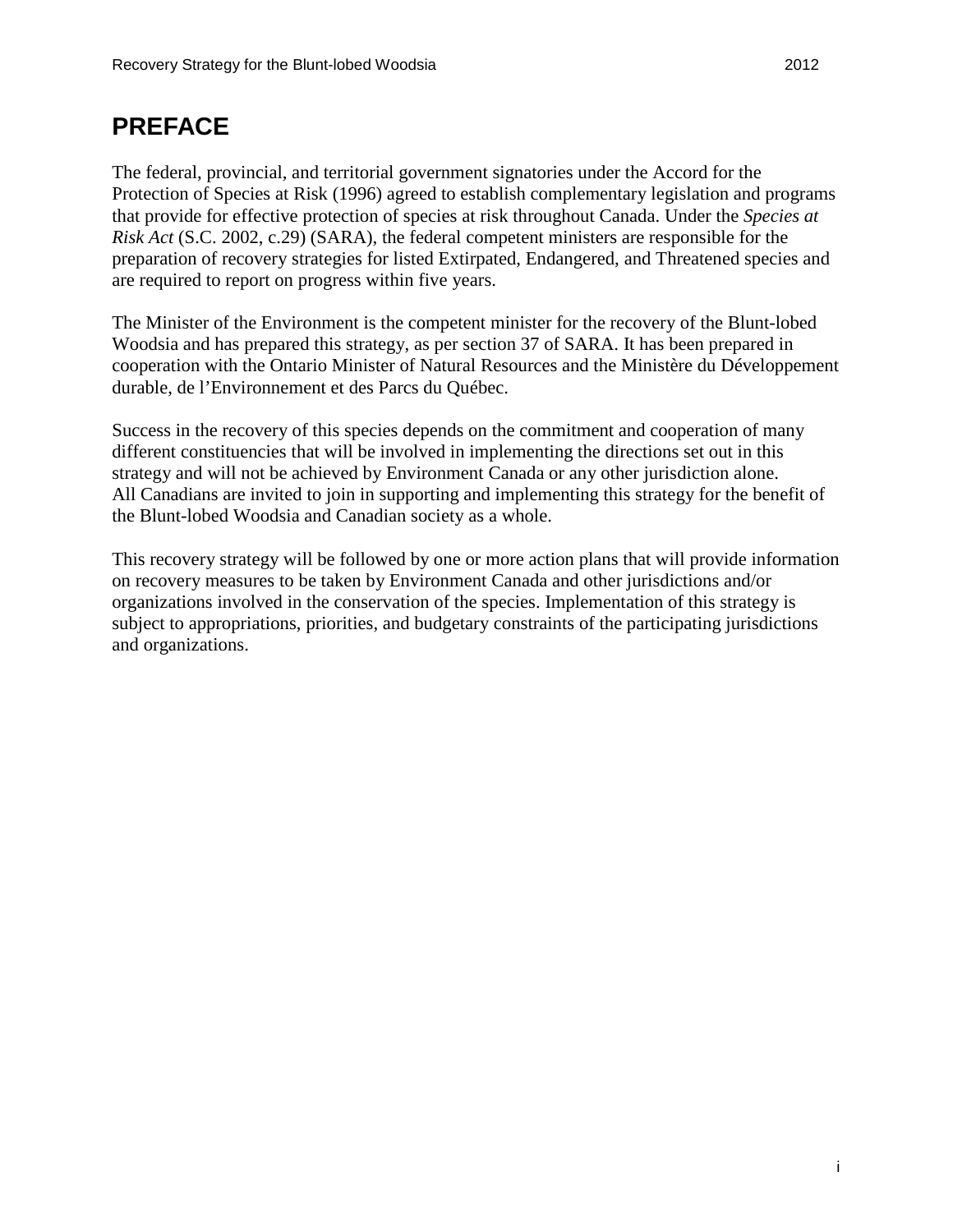# **ACKNOWLEDGMENTS**

The Blunt-lobed Woodsia recovery team contributed to the preparation of this document. Matthew Wild (Environment Canada, Canadian Wildlife Service – Quebec) and Daniel Gagnon (Université du Québec à Montréal) were instrumental in the writing of the recovery strategy. Barbara Slezak and Angela Darwin (Environment Canada, Canadian Wildlife Service – Ontario), Leslie Hunt, Erin MacDonald, Shaun Thompson, Melissa Laplante, Lesley Dunn, Erica Oberndorfer, Rachel deCatanzaro, Patricia Désilets (Ministère du Développement durable, de l'Environnement et des Parcs) as well as Karine Picard, Vincent Carignan and Caroline Bureau (Environment Canada, Canadian Wildlife Service – Quebec) assisted with revisions and edits to the recovery strategy.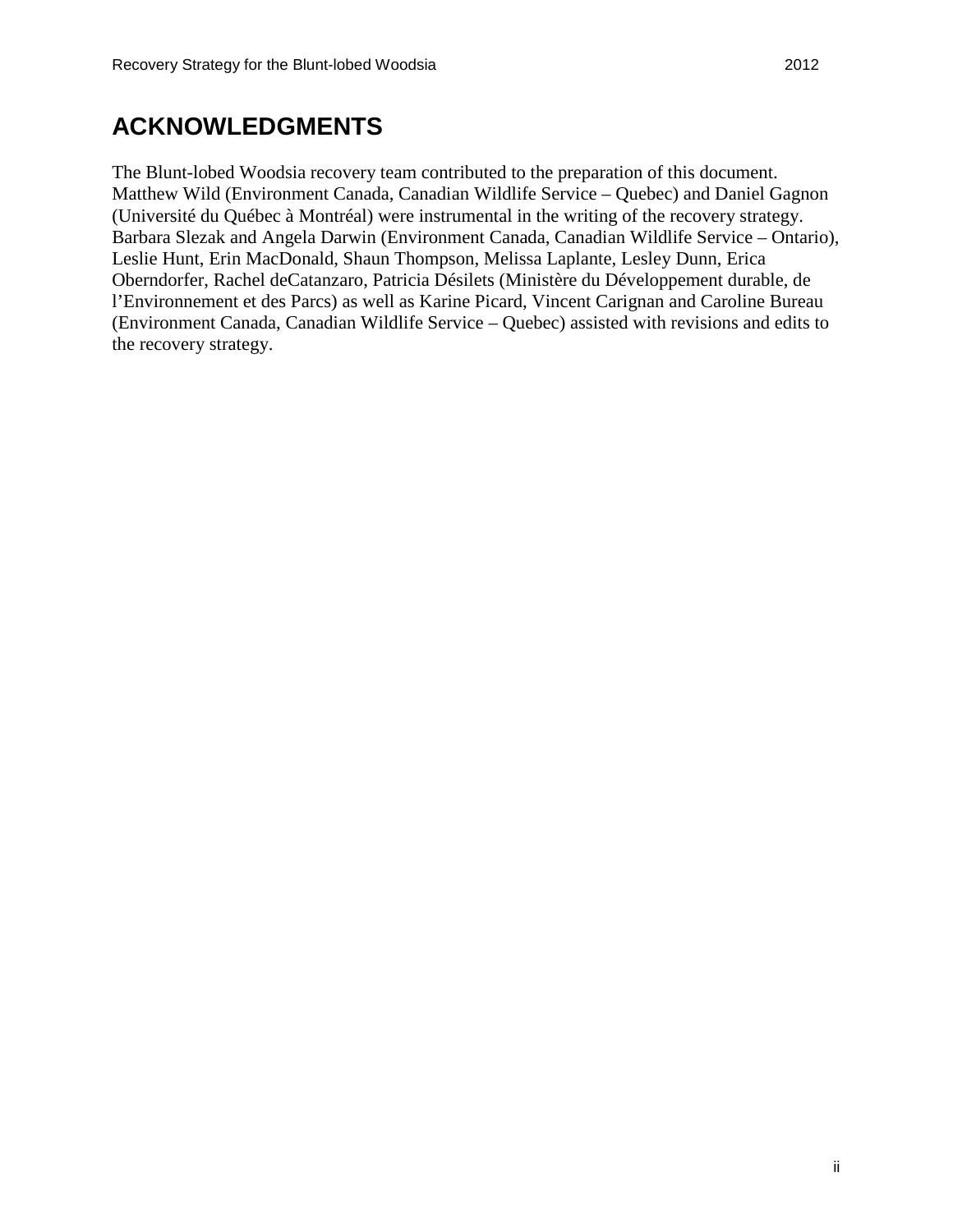# <span id="page-4-0"></span>**EXECUTIVE SUMMARY**

Blunt-lobed Woodsia (*Woodsia obtusa*) is a small to medium-sized fern with fronds measuring up to 60 cm long. It is characterized by the blunt, rounded lobes of its bright green leaves, which are retained late into the fall. In Canada, Blunt-lobed Woodsia is found growing on calcareous rocks under a relatively open canopy, on south to southwest facing slopes. The species is widespread in the Eastern United States but reaches the northern limit of its range in southern Ontario and Quebec. Canada is home to eight known populations: four in Ontario and four in Quebec. The total number of individual plants in Canada as of 2005 was approximately 1,322. Blunt-lobed Woodsia is currently listed as Threatened in Canada on Schedule 1 of the *Species at Risk Act*. In 2003, the Ontario provincial status was uplisted from Threatened to Endangered, and in 2005 the species was designated Threatened in Quebec. Therefore, the species is protected under the *Endangered Species Act, 2007* in Ontario, the *Act Respecting Threatened or Vulnerable Species* in Quebec, as well as under the federal *Species at Risk Act* (SARA).

Threats to Blunt-lobed Woodsia include invasive species and habitat disturbance by landscape alteration and recreation activities. Blunt-lobed Woodsia is also limited by its small population size and specific microhabitat requirements. Given that the species is found at the northern extent of its range and has a naturally limited distribution in Canada, it will likely always be vulnerable to anthropogenic and natural stressors. There are currently knowledge gaps concerning the species' historical population and distribution, its biological and ecological requirements, its specific microhabitat requirements, and other unknown threats to the species.

There are unknowns regarding the feasibility of recovery of Blunt-lobed Woodsia in Canada. In keeping with the precautionary principle, this recovery strategy has been prepared as per section 41(1) of SARA as would be done when recovery is determined to be feasible. This recovery strategy addresses the unknowns surrounding feasibility of recovery. The population and distribution objective for Blunt-lobed Woodsia is to maintain extant populations and their habitat in the Canadian range.

Critical habitat is identified in this recovery strategy for all known Blunt-lobed Woodsia populations in Canada. As additional information becomes available, additional critical habitat may be identified where sites meet the critical habitat criteria.

One or more action plans for Blunt-lobed Woodsia will be posted on the Species at Risk Public Registry by December 2017.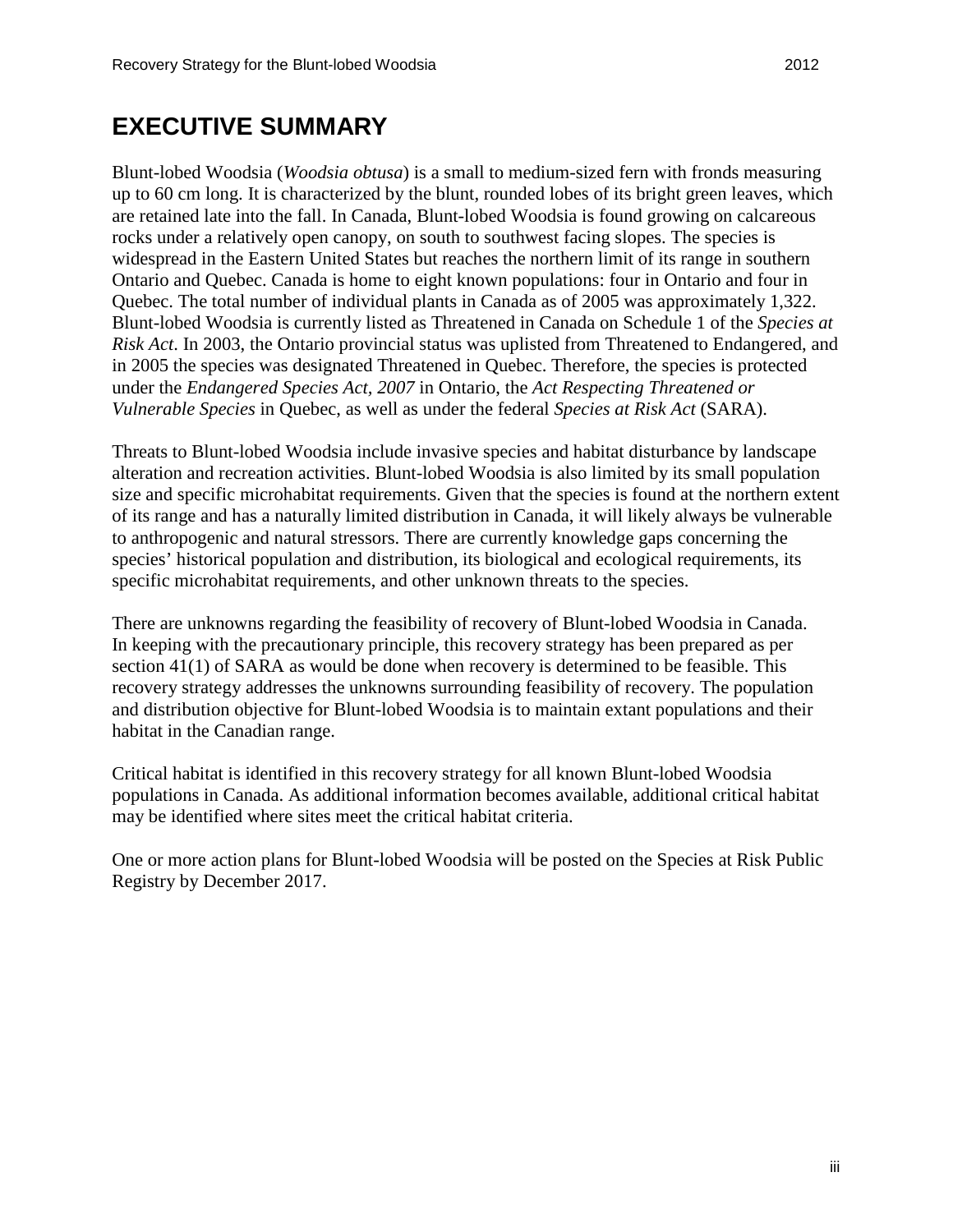# <span id="page-5-0"></span>**RECOVERY FEASIBILITY SUMMARY**

Based on the following four criteria outlined by the Government of Canada (2009), there are unknowns regarding the feasibility of recovery of Blunt-lobed Woodsia. In keeping with the precautionary principle, a recovery strategy has been prepared as per section 41(1) of SARA, as would be done when recovery is determined to be feasible. This recovery strategy addresses the unknowns surrounding the feasibility of recovery.

#### **1. Individuals of the wildlife species that are capable of reproduction are available now or in the foreseeable future to sustain the population or improve its abundance.**

Yes. There are individuals in Canada and in adjacent U.S. states. The species does not appear to have biological limitations to growth, nor do ferns in general seem to be limited by dispersal (due to long distance dispersal by spores) (Tryon 1970). When grown in a greenhouse, Brown (1964) found that Blunt-lobed Woodsia "grew like a weed" suggesting population growth and distribution may be primarily limited by specific habitat requirements.

#### **2. Sufficient suitable habitat is available to support the species or could be made available through habitat management or restoration.**

Yes. At a large scale, Blunt-lobed Woodsia habitat is relatively rare and specialized (i.e., sloped calcareous bedrock, relatively low canopy cover). However, where these areas exist, there appears to be a considerable amount of suitable habitat available to Blunt-lobed Woodsia, although there are no precise estimates. The fern does not occupy areas that appear identical to habitats in which it is known to occur (Consaul 1994), and results from a microhabitat study (Wild 2003; Wild and Gagnon 2005) suggest that nearby unoccupied but apparently suitable sites could become candidates for the artificial establishment of new populations. Potential habitat is therefore thought to exist within the Great Lakes-St Lawrence forest region, along the Frontenac Axis in Ontario and the Eardley Escarpment in Quebec.

#### **3. The primary threats to the species or its habitat (including threats outside Canada) can be avoided or mitigated.**

Unknown. Threats to this species and the factors limiting its population size and distribution are poorly understood. While some of the known threats to Blunt-lobed Woodsia may be mitigated through habitat protection and stewardship, others (e.g., invasive species) may be more difficult to address.

#### **4. Recovery techniques exist to achieve the population and distribution objectives or can be expected to be developed within a reasonable timeframe.**

Unknown. *Ex situ* propagation of Blunt-lobed Woodsia has been shown to be successful and could be used to augment the size of existing populations or to establish new ones (see Brown 1964). However, the factors that differ between apparently identical occupied and unoccupied sites are poorly understood (Wild 2003).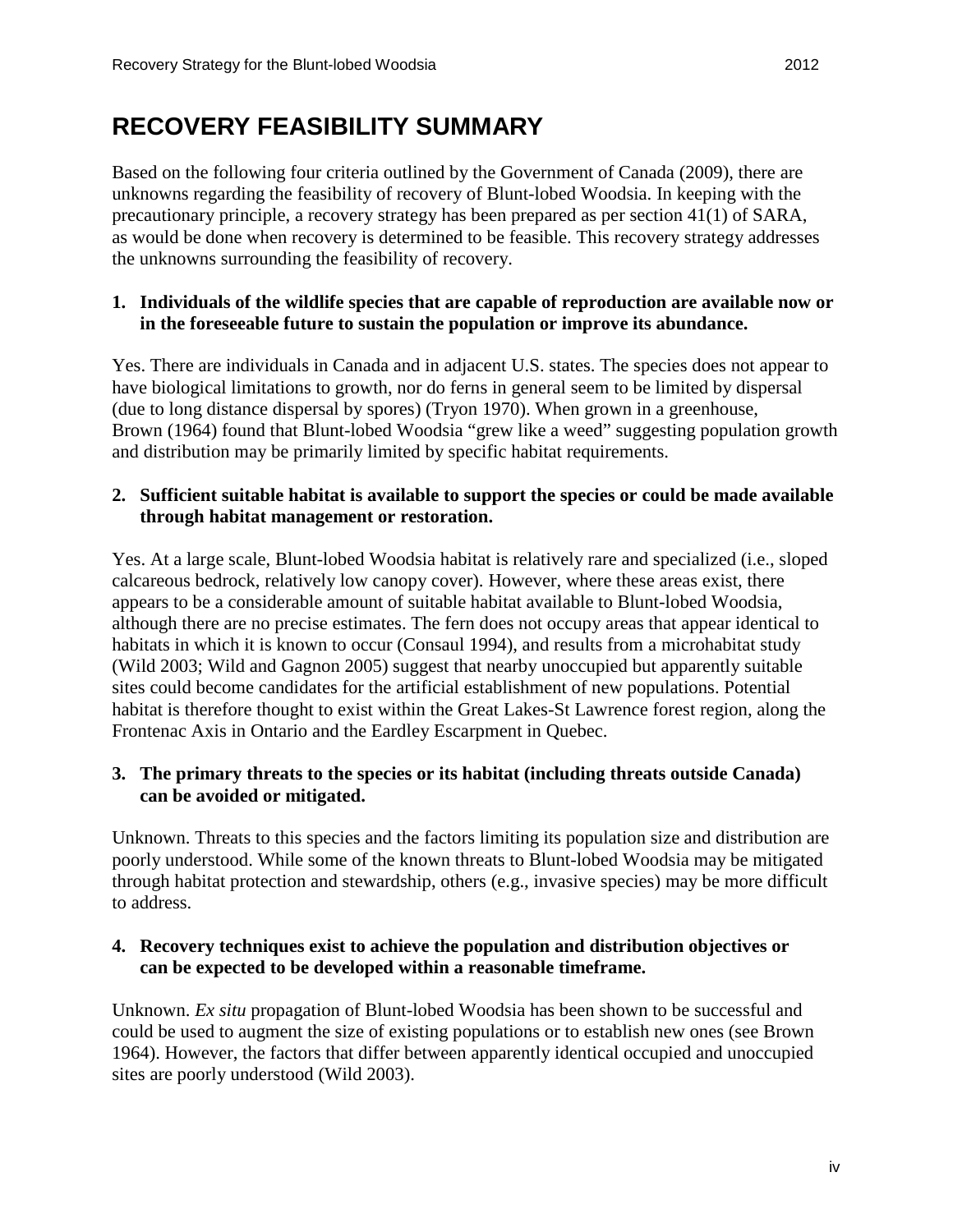# **TABLE OF CONTENTS**

| 1.                                                                                |  |  |  |  |  |
|-----------------------------------------------------------------------------------|--|--|--|--|--|
| 2.                                                                                |  |  |  |  |  |
| 3.                                                                                |  |  |  |  |  |
| 3.1                                                                               |  |  |  |  |  |
| 3.2                                                                               |  |  |  |  |  |
| 3.3                                                                               |  |  |  |  |  |
| 3.4                                                                               |  |  |  |  |  |
| 4.                                                                                |  |  |  |  |  |
| 4.1                                                                               |  |  |  |  |  |
| 4.2                                                                               |  |  |  |  |  |
| 5.                                                                                |  |  |  |  |  |
| Broad Strategies and General Approaches to Meet Objectives  8<br>6.               |  |  |  |  |  |
| 6.1                                                                               |  |  |  |  |  |
| 6.2                                                                               |  |  |  |  |  |
| 6.3                                                                               |  |  |  |  |  |
| 7.                                                                                |  |  |  |  |  |
| 7.1                                                                               |  |  |  |  |  |
| 7.1.1                                                                             |  |  |  |  |  |
| Application of Blunt-lobed Woodsia Critical Habitat Criteria 13<br>7.1.2          |  |  |  |  |  |
| Activities Likely to Result in the Destruction of Critical Habitat 14<br>7.2      |  |  |  |  |  |
| 8.                                                                                |  |  |  |  |  |
| 9.                                                                                |  |  |  |  |  |
| 10 <sup>1</sup>                                                                   |  |  |  |  |  |
|                                                                                   |  |  |  |  |  |
| APPENDIX B: Centroid of the Critical Habitat for the Frontenac Park Population 19 |  |  |  |  |  |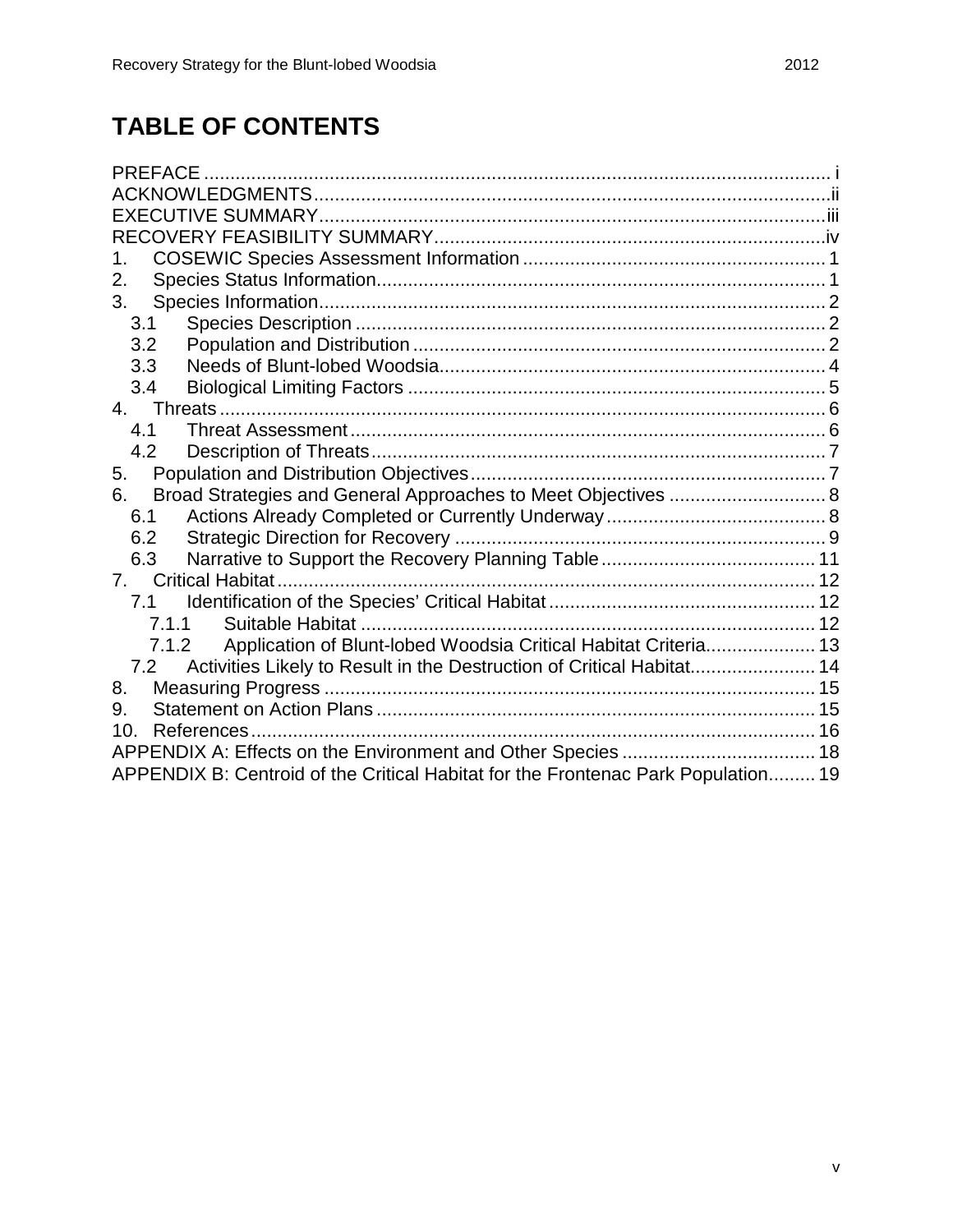# <span id="page-7-0"></span>**1. COSEWIC\* SPECIES ASSESSMENT INFORMATION**

**Date of Assessment**: April 2007

**Common Name (population)**: Blunt-lobed Woodsia

**Scientific Name**: *Woodsia obtusa*

**COSEWIC Status**: Threatened

**Reason for Designation**: A species with a highly fragmented distribution in Canada where it is known only from southeastern Ontario and southwestern Quebec at eight small localized sites. One additional population is now considered to be extirpated. The fern occurs almost exclusively on warm and relatively dry calcareous rocky slopes. The total Canadian population consists of fewer than 1,400 mature plants. The primary threat is at the largest population due to the anticipated loss of habitat quality and decline in the fern population as a consequence of the presence and spread of an exotic invasive shrub. Most sites, however, are in protected areas or undisturbed sites where recruitment is occurring.

**Canadian Occurrence**: Ontario, Quebec

**COSEWIC Status History**: Designated Threatened in April 1994. Status re-examined and designated Endangered in May 2000. Status re-examined and designated Threatened in April 2007. Last assessment based on an update status report.

\*Committee on the Status of Endangered Wildlife in Canada

## <span id="page-7-1"></span>**2. SPECIES STATUS INFORMATION**

While Blunt-lobed Woodsia is Globally Secure (G5), it is ranked as Critically Imperiled in Canada (N1) and in Ontario and Quebec (S1) (NatureServe 2010). This species is considered Threatened within Canada by COSEWIC and is listed on Schedule 1 of the *Species at Risk Act* (SARA). It is listed as Threatened in Quebec under the *Act Respecting Threatened or Vulnerable Species*, and as Endangered on the Species at Risk in Ontario List under the *Endangered Species Act, 2007*. The percentage of Blunt-lobed Woodsia's global distribution found in Canada is estimated to be less than 1%.

Blunt-lobed Woodsia is ranked as Critically Imperiled (S1) to Vulnerable (S3) in most New England states and in Delaware, Michigan, and Florida (NatureServe 2010), but is abundant in several eastern states and not reported as rare in New York State (Consaul 1994).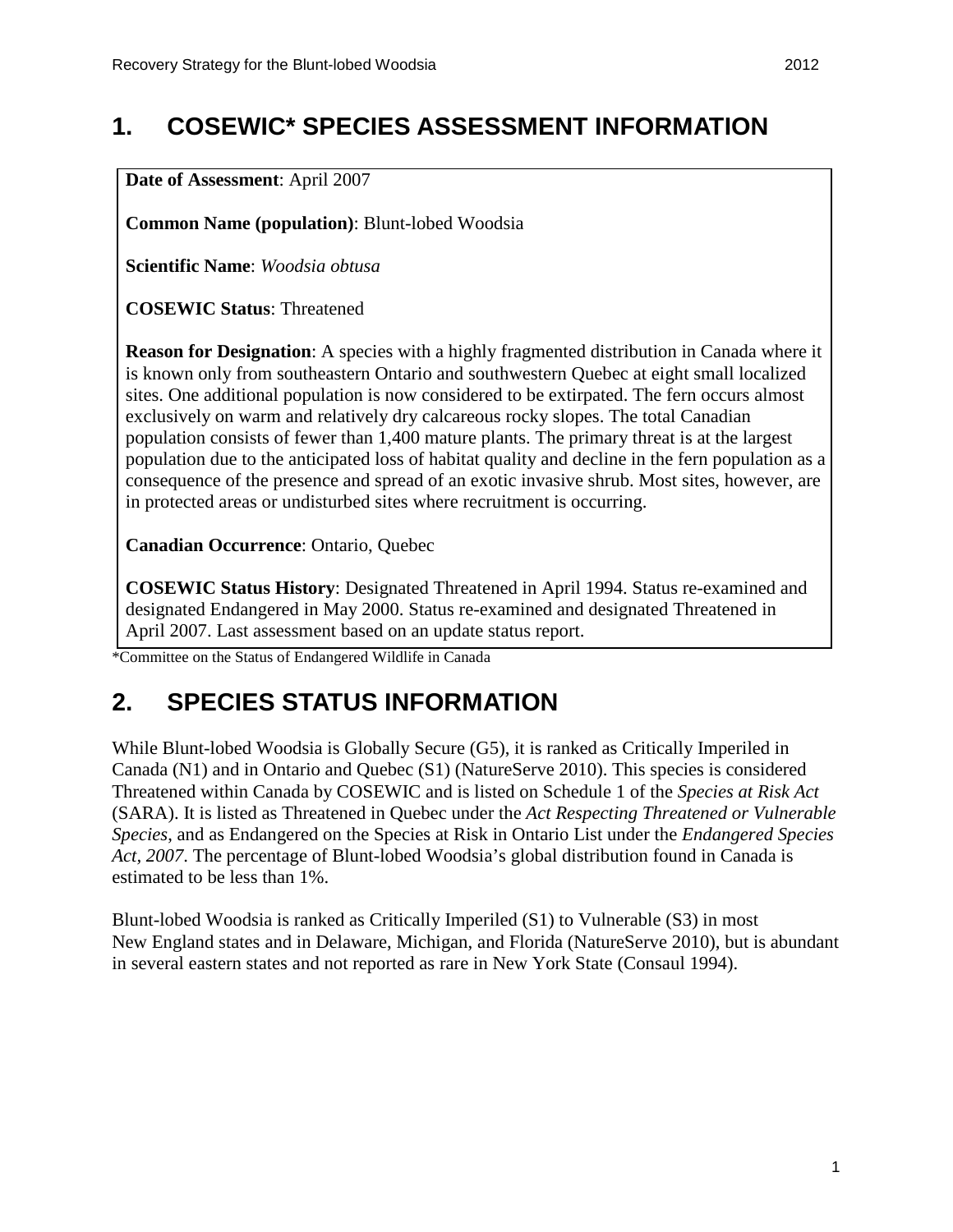

**Figure 1. Global distribution of Blunt-lobed Woodsia (http://flora.huh.harvard.edu).**

## <span id="page-8-0"></span>**3. SPECIES INFORMATION**

### <span id="page-8-1"></span>**3.1 Species Description**

Blunt-lobed Woodsia (*Woodsia obtusa*) is a small to medium-sized fern characterized by the blunt, rounded lobes of its bright green fronds, which are retained late into the fall. Fronds grow up to 60 cm long and 15 cm wide. The leaf stalk (rachis) is straw-coloured, occasionally darker at the base and relatively brittle. The blade is coarsely cut and twice divided (2-pinnate), typically composed of 8-17 pairs of leaflets (pinnae) (COSEWIC 2007). While two subspecies of Blunt-lobed Woodsia are currently recognized, only *Woodsia obtusa* subsp. *obtusa* occurs in Canada (COSEWIC 2007). Blunt-lobed Woodsia may be confused with the Common Fragile Fern (*Cystopteris fragilis*), but is distinct in having a stiffer aspect, glands and scales on the axes and veins, as well as opaque stipes<sup> $1$ </sup> (COSEWIC 2007).

### <span id="page-8-2"></span>**3.2 Population and Distribution**

Blunt-lobed Woodsia is widespread in the eastern United States, occurring in all states east of the 100th parallel (except North Dakota and South Dakota). It extends as far north as southeastern Canada (Ontario and Quebec) and as far south as southcentral Texas and northern Florida (Brown 1964). It is not generally found on the Atlantic coastal plain (Brown 1964). It is a common species in the northeastern U.S. (Consaul 1994).

In Canada, Blunt-lobed Woodsia is found only in eastern Ontario and southern Quebec, where occurrences of the species are at the northern edge of its distribution range. Canada is home to eight known populations: four in Ontario and four in Quebec. The total number of individual plants in Canada as of 2005 is approximately 1,322. Details of the estimated national abundance can be found in Table 1.

<span id="page-8-3"></span><sup>&</sup>lt;sup>1</sup> supporting stalk or stem-like structure of a fern frond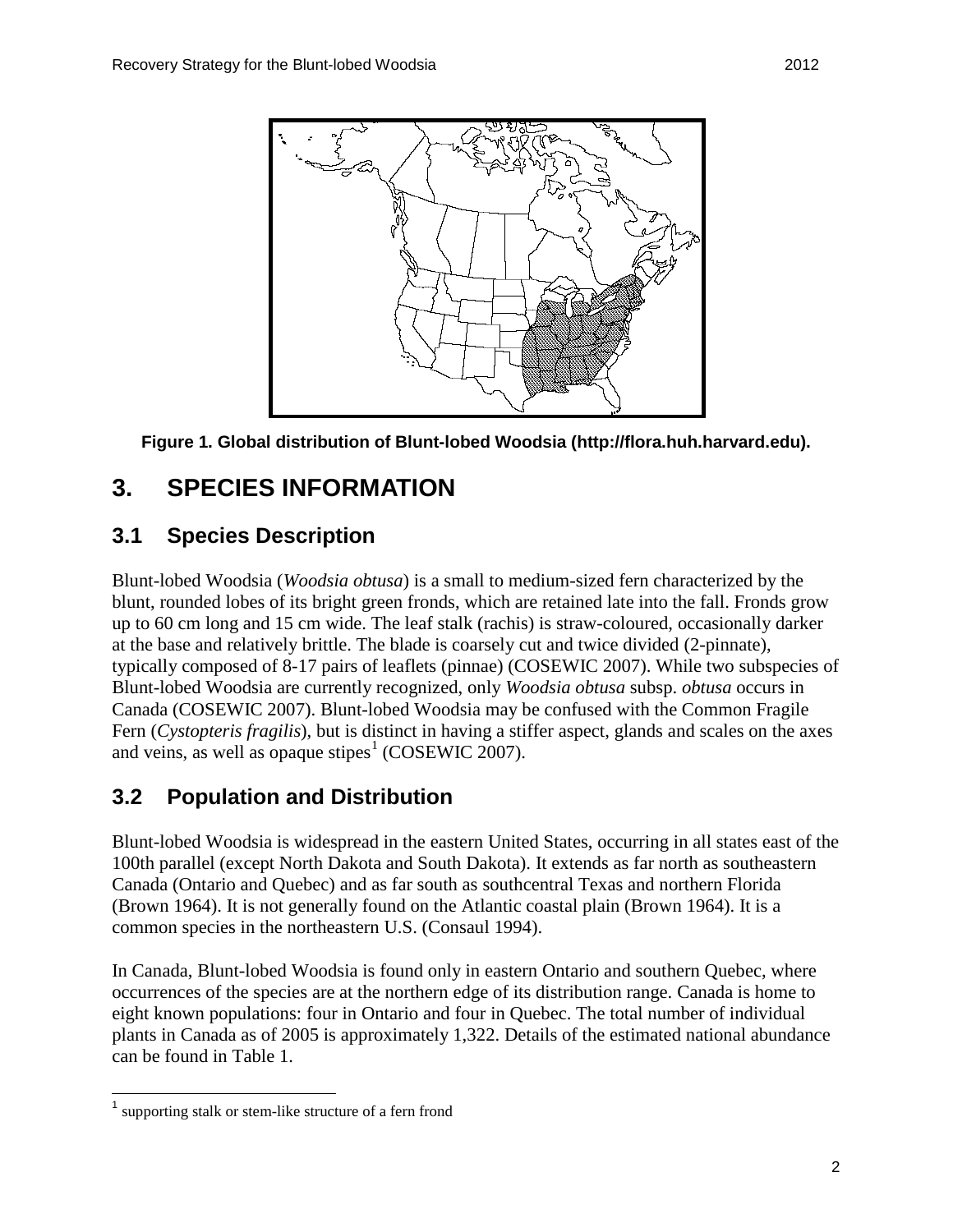In Ontario, the species is found in four locations (Figure 2): (1) Frontenac Provincial Park (Frontenac County, 35 km north of Kingston); (2) Sand Lake Area of Natural and Scientific Interest (ANSI) (Leeds County, just northwest of Westport); (3) Crown land site on Rideau Trail between two of the known Ontario sites near Westport; and (4) Foley Mountain Conservation Area (Leeds County, just northeast of Westport, on the north shore of Rideau Lake). In Quebec, there are four known populations; one of them (5) is in Gatineau Park in the Ottawa Valley (Comté de Gatineau, a few km north of Ottawa-Hull), and the other three (6, 7, 8) are located in southeastern Quebec near the border with Vermont (Comté de Missisquoi: St-Armand, Frelighsburg).

Two of the southeastern Quebec populations have been known for decades, having both been discovered in 1936 (Rouleau 1947; Scoggan 1978); the third was discovered in 2000 (COSEWIC 2007). These sites consist of outcroppings of dolomitic rock under forest shade. As the soils are impossible to cultivate, these sites have remained forested and unchanged. The species was first discovered in Gatineau Park in 1972 and in eastern Ontario in 1973 (Lafontaine 1973; Cody 1978; Cody and Britton 1989).



**Figure 2. Distribution of Blunt-lobed Woodsia in Canada (COSEWIC 2007).**

A fifth Quebec population of Blunt-lobed Woodsia was formerly known from Gatineau Park, but has not been recently relocated despite recent targeted search efforts, and is presumed extirpated. This Gatineau Park population is the only known population that has declined or been extirpated. All other populations appear stable, and increased sampling efforts have yielded increases in population estimates.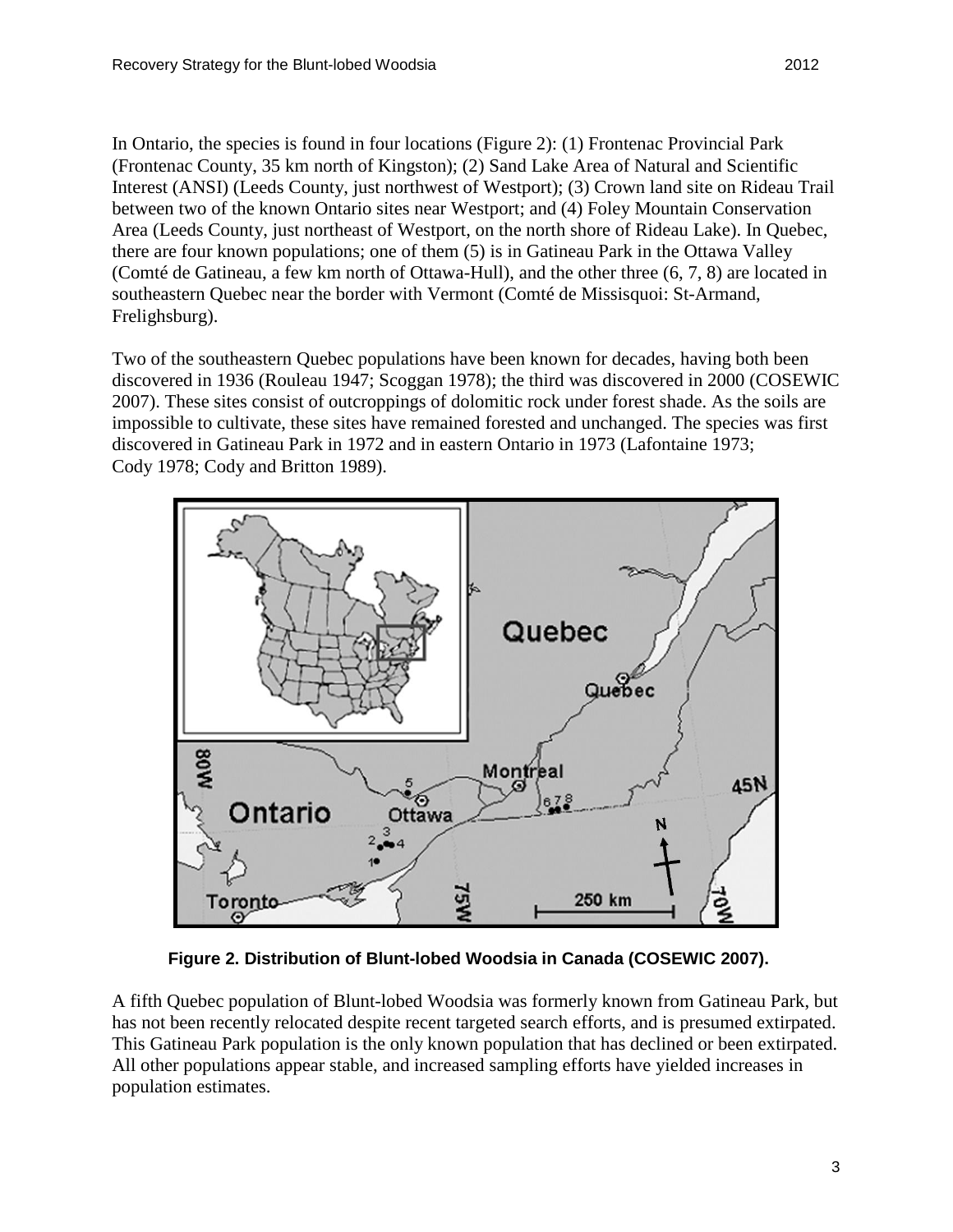There is no evidence and insufficient historical and long-term data to support overall trends (population decline or increase) in the distribution of Blunt-lobed Woodsia in Canada. A new site was discovered in 2003; however, this is in close proximity (within 1 km) to two other populations near Westport, Ontario, and is very likely a sub-population of an existing one. The discovery of "new" populations does not necessarily reflect an expansion in range or distribution; the population may have previously existed, and had either not been surveyed or remained undetected by researchers. Similarly, the increased sampling effort has made it difficult to determine whether populations are actually increasing, since increases in population numbers are likely correlated with sampling effort.

| <b>Site Name</b>                                | <b>Population</b><br>number<br>(Figure 2) | Approx.<br>area                 | Last<br>visited | <b>Mature</b><br><b>individuals</b> | <b>Previously</b><br>reported<br>numbers |
|-------------------------------------------------|-------------------------------------------|---------------------------------|-----------------|-------------------------------------|------------------------------------------|
| <b>Frontenac Provincial</b><br>Park (ON)        | 1                                         | 10 $m2$                         | 2005            | 64                                  | $-47(1990)$                              |
| Westport - Sand Lake<br>(ON)                    | 2                                         | $2 \times 500 \text{ m}^2$      | 2005            | 499                                 | $-28(1990)$                              |
| Westport - Rideau Trail<br>(ON)                 | 3                                         | $60 \text{ m}^2$                | 2009            | 82 <sup>1</sup>                     | $-30(2004)$                              |
| <b>Foley Mountain</b><br>Conservation Area (ON) | 4                                         | $100 \text{ m}^2 +$<br>150 $m2$ | 2008            | $212^{1}$                           | ~10(1978)                                |
| Gatineau Park (Eardley)<br>(QC)                 | 5                                         | 500 $m^2$                       | 2005            | 300                                 | ~200(1971)                               |
| Saint-Armand (QC)                               | 6                                         | $2 \times 25 \text{ m}^2$       | 2001            | 40                                  | 70 (1994)                                |
| Ch. Saint-Armand (QC)                           | 7                                         | $50 \text{ m}^2$                | 2005            | 120                                 | $-30(2000)$                              |
| Frelighsburg (QC)                               | 8                                         | $<$ 5 m <sup>2</sup>            | 1993            | $5-6$                               | 5-6 (1993)                               |
| Total                                           |                                           | $~1925 \text{ m}^2$             |                 | ~1322                               | $-420$                                   |

**Table 1. Size and abundance of known Canadian populations (modified from COSEWIC 2007).**

<sup>1</sup> Reported population counts are from surveys conducted in 2005; no formal counts were conducted during more recent site visits by S. Thompson, but numbers appeared to be similar to 2005 counts.

\*The presumed extirpation of the second Gatineau Park population (Champlain – not shown here) has altered total population estimates from the original COSEWIC 2007 version of this table.

### <span id="page-10-0"></span>**3.3 Needs of the Blunt-lobed Woodsia**

All the Canadian populations of Blunt-lobed Woodsia are located on rocky outcrops in the Great Lakes and St. Lawrence forest regions where the average soil depth is 3.5 cm. These populations grow on south-facing slopes exposed to warm, relatively dry conditions. Blunt-lobed Woodsia is typically found in Sugar Maple (*Acer saccharum*) forests mixed with Red Oak (*Quercus rubra*), White Oak (*Quercus alba*), White Ash (*Fraxinus americana*) and Ironwood (*Ostrya virginiana*), where the trees provide significant cover (COSEWIC 2007).

In Ontario, the species appears to exist only on the Frontenac Axis, at the eastern edge of the Precambrian Shield, which contains some areas of calcareous metamorphic bedrock (Wild and Gagnon 2005; COSEWIC 2007). The Shield forms the north-western shore of Rideau Lake (where the four known Ontario populations are found), whereas the eastern shore consists of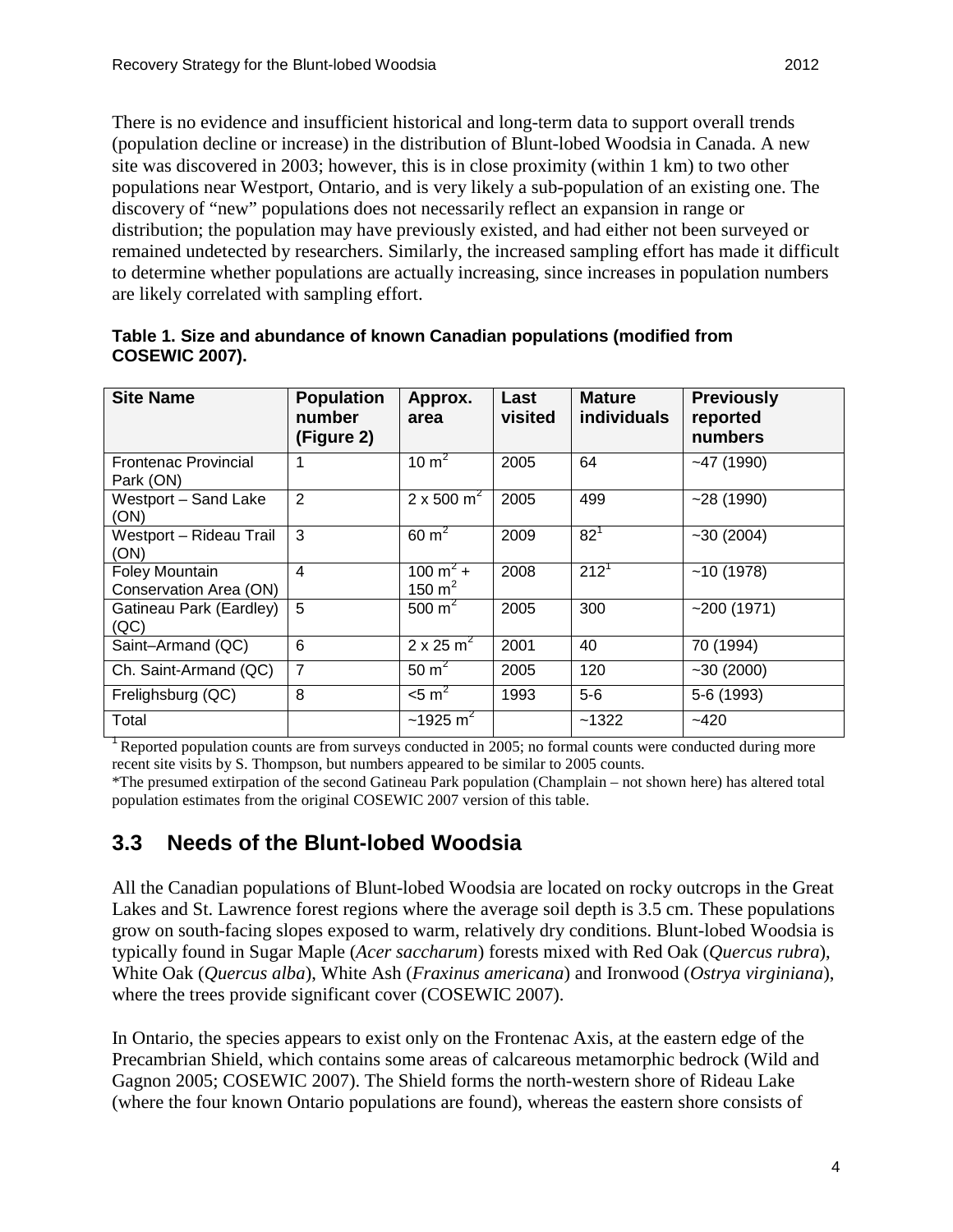Paleozoic limestone. Frontenac Provincial Park is located entirely on the Frontenac Axis. In Gatineau Park, which consists mostly of Precambrian bedrock, the Eardley Escarpment is a contact zone with the limestone bedrock of the Ottawa Valley. Blunt-lobed Woodsia occurs in the southeastern part of this Escarpment, where there are large areas of marble. In southeastern Quebec, the presence of dolomitic outcrops, at least under partial forest cover, appears to be directly associated with Blunt-lobed Woodsia habitat.

At the northern edge of its North American range, Blunt-lobed Woodsia seems to occur in microhabitats that have a warmer microclimate, such as south to south-west facing slopes (i.e., Westport, Gatineau Park), as well as substrates that are calcium-rich. It has been previously observed that plants that are not calciphilic near the centre of their range sometimes become restricted to calcareous soils at the northern edge of their range. Whether this is linked to nutrient availability or another microclimate effect (e.g., calcareous rocks are porous and drain more rapidly in spring, allowing soils to warm up faster) is not certain. A requirement for calcium has been identified in Blunt-lobed Woodsia, without which it cannot form archegonia or antheridia (the structures in which reproductive cells develop) (Bryan and O'Kelley 1967).

In a study conducted by Wild and Gagnon (2005), quantitative microhabitat data were recorded for six Canadian Blunt-lobed Woodsia populations, including soil chemistry for two of the populations. Table 2 summarizes specific habitat characteristics for Blunt-lobed Woodsia in Canada.

#### **Table 2. Results from Blunt-lobed Woodsia microhabitat studies (Wild and Gagnon 2005; COSEWIC 2007).**

| <b>Microhabitat element</b> | Average | Range         |
|-----------------------------|---------|---------------|
| Soil depth (cm)             | 3.5     | $0.5 - 9.5$   |
| Substrate angle (degrees)   | 43      | $26 - 88$     |
| Canopy openness (%)         | 18      | $4 - 60$      |
| Slope aspect (% south)      | 69      | 27.8 - 94.4   |
| pH                          | 6.60    | $5.94 - 7.11$ |

A component of the same study that investigated the presence/absence in suitable habitat, showed no significant differences in characteristics measured between occupied and unoccupied habitats, thereby suggesting that unoccupied suitable habitat may be available for this species (Wild 2003; Wild and Gagnon 2005). Blunt-lobed Woodsia distribution was found to be positively correlated with a semi-open canopy. An open light environment seems to be optimal; both frond length and number of fronds per individual significantly increase when canopy openness increases. However, it is suggested that the open habitat of northernmost populations could reflect a microclimatic requirement (heat, longer growing season, etc.) rather than a light requirement (Wild 2003).

### <span id="page-11-0"></span>**3.4 Biological Limiting Factors**

The small size of Blunt-lobed Woodsia populations in Canada makes it vulnerable to habitat changes (alteration or loss). Population recruitment may be limited by natural factors, such as conditions occurring at the northern limit of the species' range.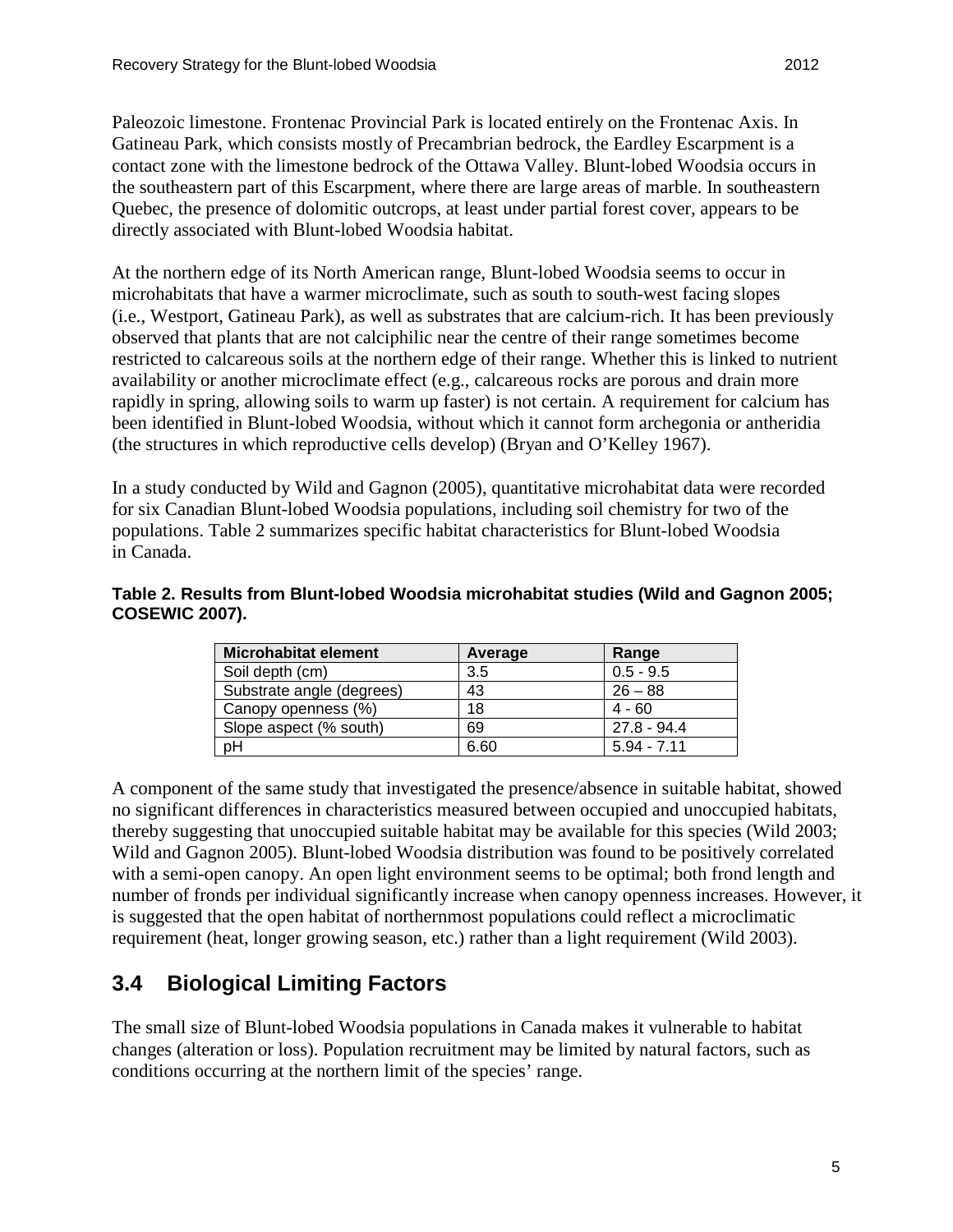Another potentially limiting attribute of Blunt-lobed Woodsia in Canada might be its specialized habitat requirements at the landscape scale. Given that spores of many fern species are dispersed through the air over great distances (Wagner and Rouleau 1984) and the fact that not all habitats suitable to a fern species are occupied, suggests that local ecological factors may be limiting their establishment. In the case of Blunt-lobed Woodsia, large quantities of spores have been found at relatively large distances (>50 m) from the source plants, indicating that dispersal is likely not a limiting factor (COSEWIC 2007). Microhabitat requirements must therefore be sufficiently narrow that significant changes (sufficient to prevent establishment) can occur over very small distances (a few cm). It is possible that the microhabitat requirements of Blunt-lobed Woodsia are much narrower (or strict) at the edge of its distribution range (i.e., in Canada).

Other specific characteristics of the species' life history or ecology that make it particularly sensitive to disturbance and/or can influence its recovery potential have yet to be discovered.

# <span id="page-12-0"></span>**4. THREATS**

### <span id="page-12-1"></span>**4.1 Threat Assessment**

Threats to the Canadian populations of Blunt-lobed Woodsia are presented in Table 3 in decreasing order of concern.

| <b>Threat</b>                                        | Level of<br>Concern <sup>1</sup> | <b>Extent</b> | <b>Occurrence</b>    | <b>Frequency</b> | Severity <sup>2</sup> | Causal<br>Certainty <sup>3</sup> |  |
|------------------------------------------------------|----------------------------------|---------------|----------------------|------------------|-----------------------|----------------------------------|--|
| <b>Exotic, invasive or introduced species</b>        |                                  |               |                      |                  |                       |                                  |  |
| <b>Invasive species</b><br>(Rhamnus<br>cathartica)   | High                             | Localized     | Current              | Continuous       | Medium                | Medium                           |  |
| <b>Habitat loss and degradation</b>                  |                                  |               |                      |                  |                       |                                  |  |
| <b>Residential</b><br>construction or<br>landscaping | Low                              | Localized     | Historic/<br>current | Recurrent        | High                  | High                             |  |
| Recreation (e.g.,<br>hiking, climbing)               | Low                              | Unknown       | Current              | Recurrent        | Unknown               | Low                              |  |

#### **Table 3. Threat Assessment Table**

<sup>1</sup> *Level of Concern: signifies that managing the threat is of (high, medium or low) concern for the recovery of the species, consistent with the population and distribution objectives. This criterion considers the assessment of all the information in the table).*

<sup>2</sup> *Severity: reflects the population-level effect (High: very large population-level effect, Moderate, Low, Unknown).*

<sup>3</sup>*Causal certainty: reflects the degree of evidence that is known for the threat (High: available evidence strongly links the threat to stresses on population viability; Medium: there is a correlation between the threat and population viability e.g. expert opinion; Low: the threat is assumed or plausible).*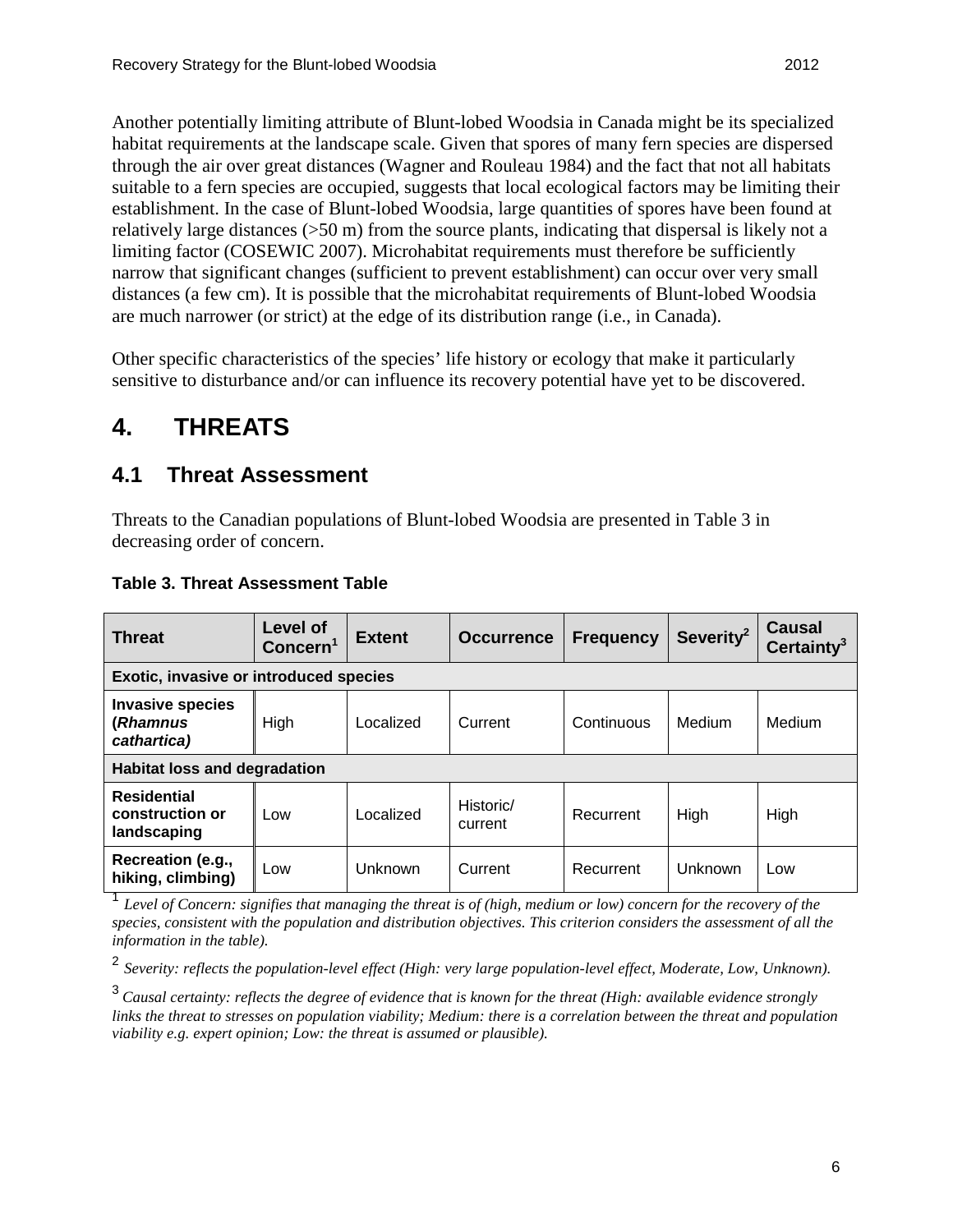### <span id="page-13-0"></span>**4.2 Description of Threats**

#### **Exotic, Invasive, or Introduced Species**

At the Westport Sand Lake site, brush clearing and tree removal have opened the canopy, promoting establishment and spread of the Common Buckthorn (*Rhamnus cathartica*). This invasive alien shrub has the ability to alter the fern's natural habitat and have a negative impact on survival. Specifically, the Common Buckthorn decreases light penetration to the understory, and may also have an impact on native species through below-ground competition or allelopathy (Knight et al. 2007). Increased bird activity around bird feeders in the area may also be contributing to the spread of Common Buckthorn, as seeds may be deposited at the site in bird droppings (COSEWIC 2007).

#### **Habitat Loss and Degradation**

While the habitat of Blunt-lobed Woodsia has shown signs of minimal physical disturbance over the past several years, no sites have been dramatically altered (COSEWIC 2007). Many known sites are in protected areas, and most are accessed infrequently and are not likely to suffer from direct human disturbance. The major threat on privately owned land would likely be development (e.g., building, landscaping, agriculture). However, because Blunt-lobed Woodsia generally occurs on steep rock faces, many of the sites lie on land that is unsuitable for development. One exception is the largest population at the Westport Sand Lake site, which is on privately owned land and has experienced the removal/felling of trees and garbage dumping in past years (Thompson pers. comm., 2005; COSEWIC 2007). Similarly, there is very little threat of damage from climbers or hikers at the sites because the slopes are too steep for hiking and not steep enough for rock climbing.

The selective removal of trees has not been shown to be deleterious to Blunt-lobed Woodsia. In fact, it may be beneficial, as the fern naturally occurs in semi-open and dry wooded areas. However, opening of the canopy may have a negative effect on Blunt-lobed Woodsia if it leads to the establishment and spread of invasive species such as the Common Buckthorn.

## <span id="page-13-1"></span>**5. POPULATION AND DISTRIBUTION OBJECTIVES**

The population and distribution objective for Blunt-lobed Woodsia is to maintain extant populations and their habitat in the Canadian range.

Given the naturally small distribution and population of Blunt-lobed Woodsia in Canada and the apparent recent loss of one population for unknown reasons, further studies are required to support meeting the population and distribution objectives for this species. Areas for further study include: improving understanding of the species' ecology; the nature of threats to Blunt-lobed Woodsia; whether additional populations exist; and reintroduction and augmentation techniques (should they be required to maintain populations in the Canadian range).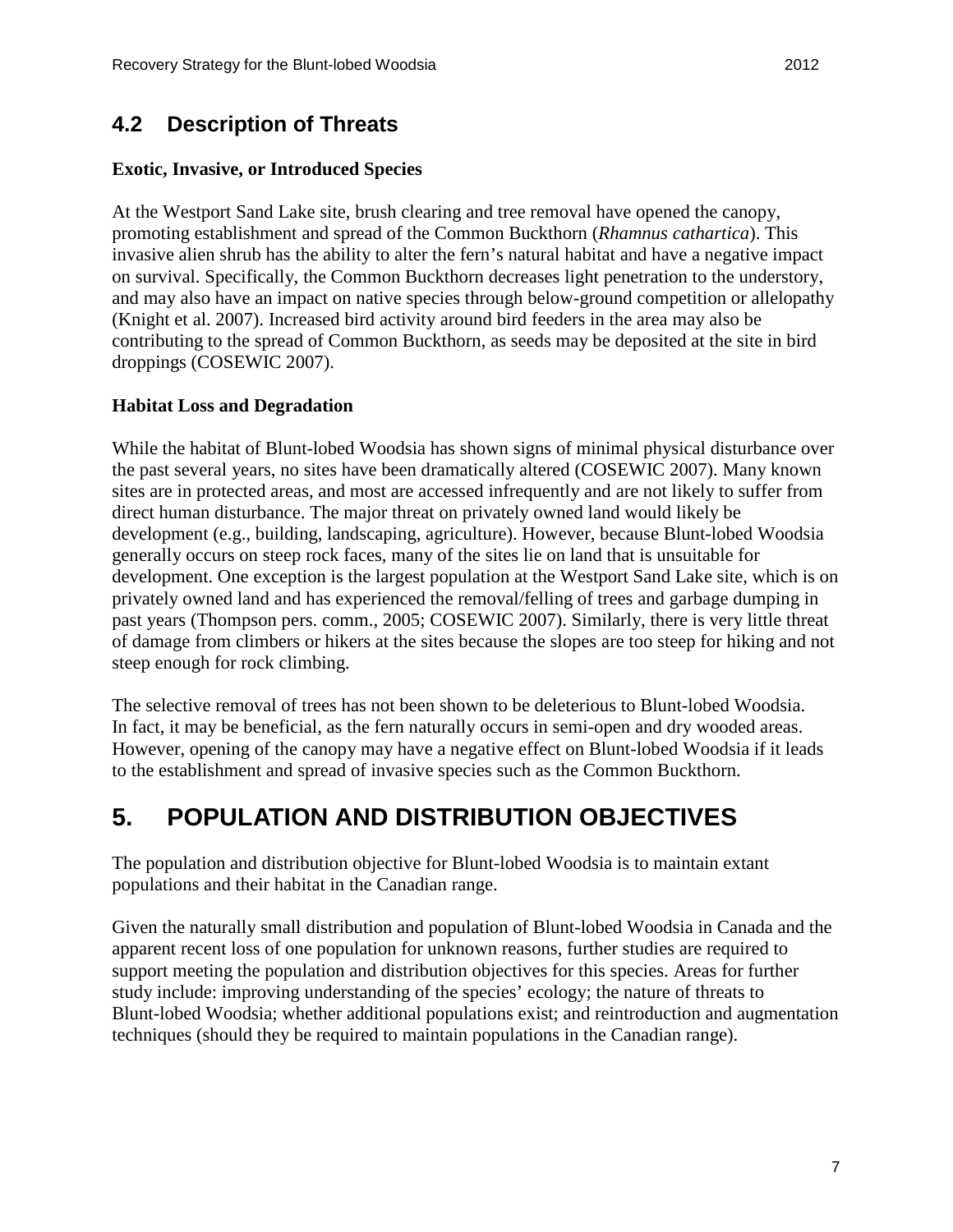## <span id="page-14-0"></span>**6. BROAD STRATEGIES AND GENERAL APPROACHES TO MEET OBJECTIVES**

### <span id="page-14-1"></span>**6.1 Actions Already Completed or Currently Underway**

#### **Monitoring**

Extant population monitoring was conducted annually at all sites between 2000 and 2005 (for details see COSEWIC 2007). Since 2000, historical occurrences of Blunt-lobed Woodsia have been surveyed to update occurrence information. Searches for new populations have occurred, and a new site, containing approximately 30 plants, was discovered in July 2003 between two of the known Ontario sites near Westport.

#### **Stewardship and Protection**

Public outreach and awareness programs are underway. All landowners with Blunt-lobed Woodsia on their land have been contacted and are aware of the species' presence (COSEWIC 2007). In some cases, stewardship discussions have been initiated. Efforts to encourage and aid municipalities to participate in the protection of Blunt-lobed Woodsia and other endangered plants are ongoing. In addition, the creation of mapping guidelines for eligibility under the Ontario Conservation Land Tax Incentive Program (CLTIP) was initiated in 2003.

#### **Research**

Through funding secured from World Wildlife Fund Canada and Environment Canada (Endangered Species Recovery Fund), the Ontario Ministry of Natural Resources and the Quebec Ministère du Développement durable, de l'Environnement et des Parcs, as well as a partnership with Gatineau Park (National Capital Commission), a number of recovery actions for Blunt-lobed Woodsia were initiated in 2001. These recovery actions include an investigation of the ecology of the species, extant population surveying and mapping and investigation of precise habitat and microhabitat characteristics. Extensive searches of potential habitat for new populations and of potential sites for establishing new populations were also initiated. Habitat suitability modeling for Blunt-lobed Woodsia has been undertaken by the Eastern Ontario Model Forest (EOMF), as well as the St. Lawrence Islands National Park (for the Frontenac Axis).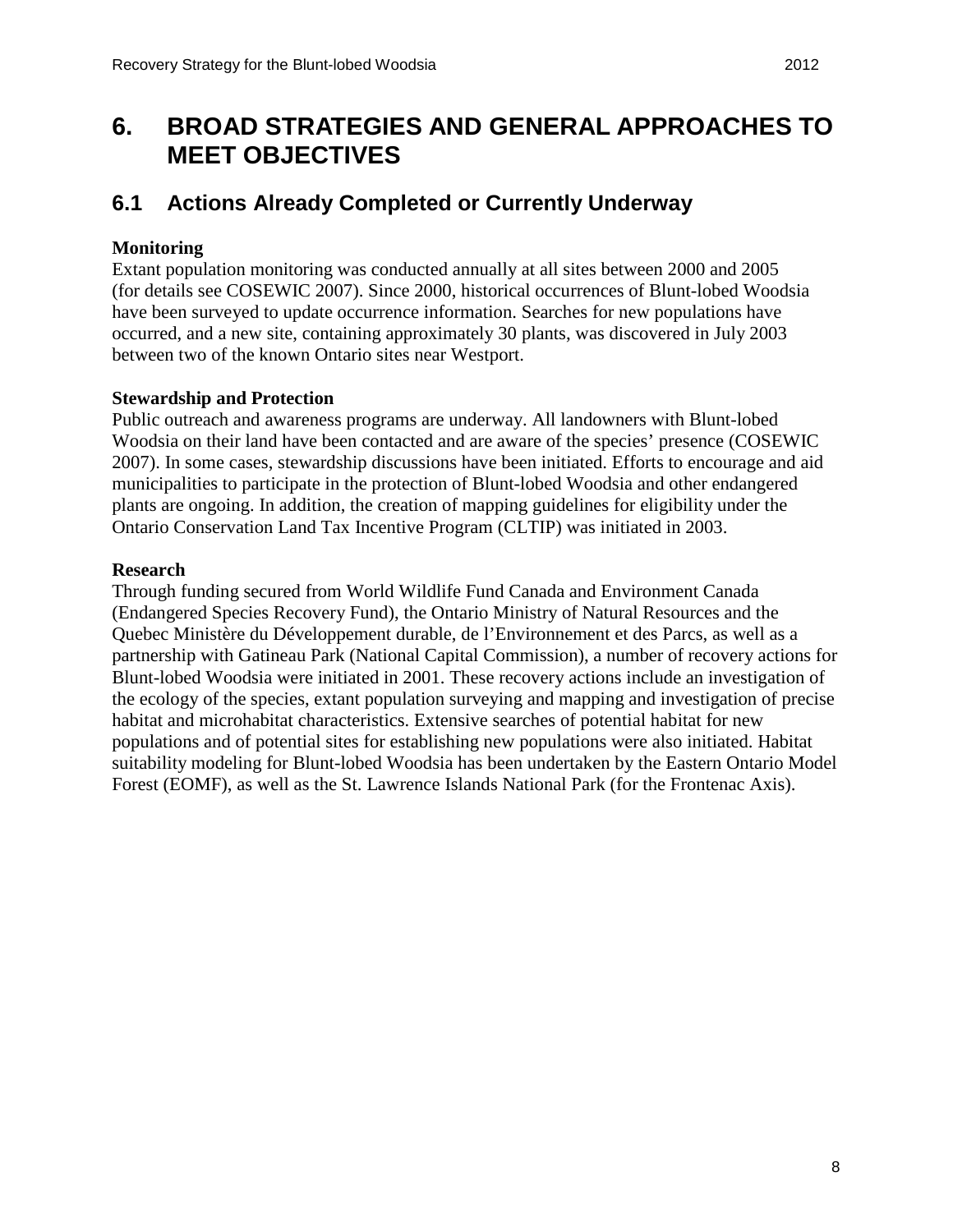#### **Table 4. Recovery Planning Table**

<span id="page-15-0"></span>

| <b>Threat or Limitation</b>                                                         | <b>Priority</b> | <b>Broad Strategy to Recovery</b>                                                         | <b>General Description of Research and Management</b><br><b>Approaches</b>                                                                                                                                                                                                                                                           |  |  |
|-------------------------------------------------------------------------------------|-----------------|-------------------------------------------------------------------------------------------|--------------------------------------------------------------------------------------------------------------------------------------------------------------------------------------------------------------------------------------------------------------------------------------------------------------------------------------|--|--|
| Small population size;<br>Residential construction<br>or landscaping;<br>Recreation | High            | Extant population survey,<br>mapping and monitoring                                       | Surveys, detailed mapping and monitoring of known populations.<br>$\bullet$                                                                                                                                                                                                                                                          |  |  |
| Knowledge gaps;<br>Small population size                                            | High            | Search for new populations                                                                | Focus search for new populations on areas with suitable habitat<br>$\bullet$<br>characteristics;<br>Develop a habitat model.<br>$\bullet$                                                                                                                                                                                            |  |  |
| Invasive species;<br>Residential construction<br>or landscaping                     | High            | Protection of extant and newly<br>discovered populations on private<br>(non-federal) land | Encourage landowner stewardship (e.g., conservation easements),<br>and develop conservation/ management plans that include measures<br>to control the spread of invasive species (e.g., Common Buckthorn);<br>Encourage private landowners to participate in the Conservation Land<br>$\bullet$<br>Tax Incentive Program in Ontario. |  |  |
| Residential construction<br>or landscaping;<br>Invasive species                     | Medium          | Protection of extant and newly<br>discovered populations on public<br>land                | Develop provincial habitat mapping guidelines;<br>$\bullet$<br>Incorporation of Blunt-lobed Woodsia and its habitat (including invasive<br>$\bullet$<br>species control) into management plans and official plans.                                                                                                                   |  |  |
| Knowledge gaps;<br>Specific microhabitat<br>requirements                            | Medium          | Develop better understanding of<br>biological limiting factors                            | Improve knowledge of the species' ecology (e.g., dispersal), potential<br>limiting factors and/or threats to direct future recovery efforts and<br>determine the minimum viable population size for this species;<br>Investigate the impacts of changes in canopy cover on Blunt-lobed<br>$\bullet$<br>Woodsia.                      |  |  |
| Residential construction<br>or landscaping                                          | Low             | Encourage municipalities to<br>participate in protection of Blunt-<br>lobed Woodsia       | Inform municipalities of the locations of Blunt-lobed Woodsia, and<br>$\bullet$<br>provide information on legislative and policy tools for protection.                                                                                                                                                                               |  |  |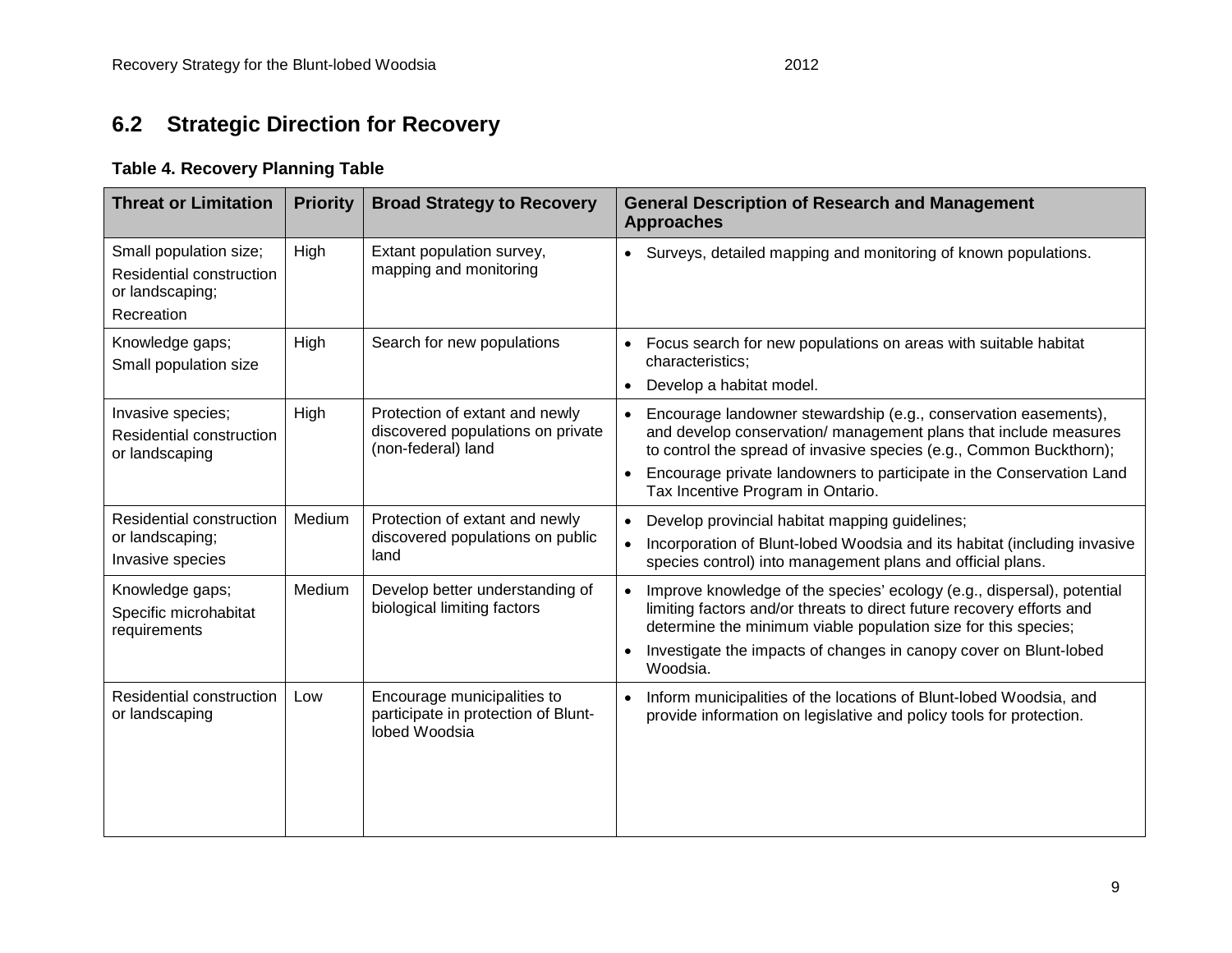| Recreation;<br>Residential construction<br>or landscaping | Low | Public outreach and awareness              | Produce information for recreational users of Blunt-lobed Woodsia<br>habitat and work in collaboration with parks to develop visitor education<br>programs;  |
|-----------------------------------------------------------|-----|--------------------------------------------|--------------------------------------------------------------------------------------------------------------------------------------------------------------|
|                                                           |     |                                            | Produce information for the general public and landowners and give<br>talks to landowners re: regulation and ESA 2007.                                       |
| Knowledge gaps;<br>Small population size                  | Low | Conduct demographic and<br>genetic studies | Genetic analysis of Canadian populations and U.S. populations as a<br>reference.                                                                             |
| Small population size                                     | Low | Augment populations                        | If determined to be necessary and feasible, investigate techniques to<br>augment populations (collect and store spores, develop methods for<br>propagation). |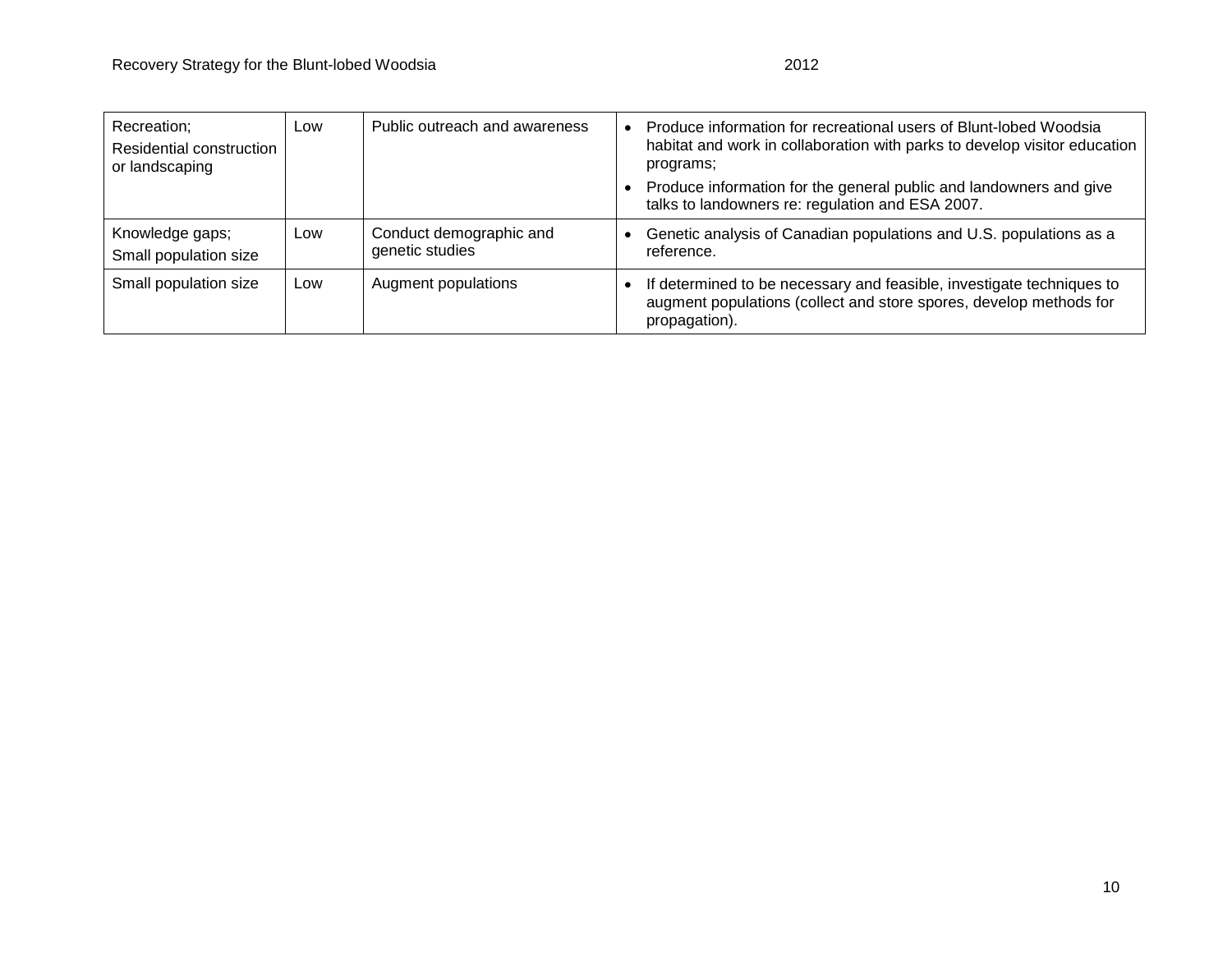### <span id="page-17-0"></span>**6.3 Narrative to Support the Recovery Planning Table**

#### **Extant population survey, mapping and monitoring**

Compiling complete records of extant populations will require periodic visits and counts of Blunt-lobed Woodsia individuals, along with detailed habitat mapping of each site. Baseline monitoring is essential in order to assess any future changes to population size and habitat quality. Survey and monitoring results should be submitted to provincial data centres (i.e., Ontario Natural Heritage Information Centre and Centre de données sur le patrimoine naturel du Québec) to ensure up-to-date information is available to individuals and organizations implementing recovery activities.

#### **Protection of populations (private land stewardship, protection on public lands, working with municipalities)**

Private land stewardship is important for the recovery of this species, especially given that 25% of the known individuals for this species in Canada occur on a single private property. Landowners will be encouraged to participate in stewardship programs and to implement management plans that address the threats to Blunt-lobed Woodsia and its habitat, including control of invasive species. Environment Canada's Habitat Stewardship Program (HSP) has supported several projects targeted toward the conservation and protection of Blunt-lobed Woodsia and its habitat.

Working in collaboration with municipal and regional planning offices and protected area managers will guide land use planning, permitted activity policies and visitor education programs, and in informing both legislative and policy tools towards the protection of this species.

#### **Searches for new populations**

In the past, potential habitat for Blunt-lobed Woodsia populations was likely overlooked since basic habitat information for known occurrences was incomplete. Based on what is currently known of habitat requirements, priority areas to be searched include the rocky slopes on the shores of Rideau Lake, north and southwest of the Westport population, as well as suitable slopes (south facing, on marble bedrock) on the Eardley Escarpment of Gatineau Park. Further research and the development of a habitat model will likely reveal additional suitable areas to be searched.

#### **Research on threats and limiting factors**

Further studies may be required to identify and clarify threats facing Blunt-lobed Woodsia, so that extant populations can be managed to ensure their persistence.

A clear understanding of the beneficial or negative effects of canopy openings is lacking. Studies on light will improve understanding of the role of the canopy, and determine whether the canopy is closing or opening at extant sites. The extent to which Common Buckthorn is having an impact on Blunt-lobed Woodsia (e.g., via shading) also needs to be investigated.

Research is underway to identify habitat and microhabitat characteristics of Blunt-lobed Woodsia. Such information could be used to determine if unoccupied sites are suitable for the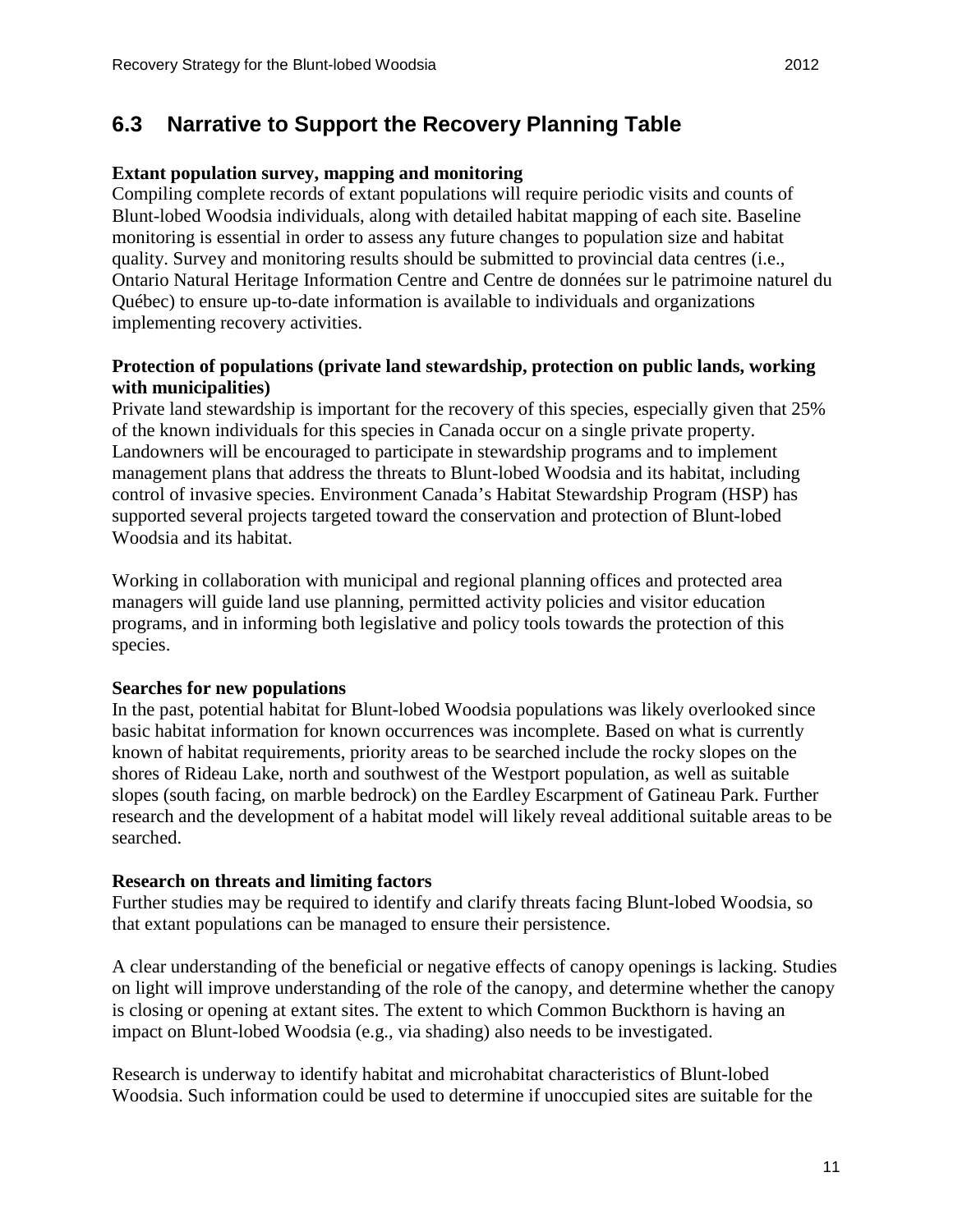**Perform demographic and genetic studies, and augment the extant population** *ex situ* Knowledge of the techniques and methods for artificial propagation, as well as a clear understanding of the biology, ecology, and genetics of Blunt-lobed Woodsia, will be essential should reintroduction be determined to be necessary and feasible. Greenhouse propagation techniques of the species have been shown to be relatively straight forward but more information is required.

# <span id="page-18-0"></span>**7. CRITICAL HABITAT**

### <span id="page-18-1"></span>**7.1 Identification of the Species' Critical Habitat**

Critical habitat is identified in this recovery strategy for all known Blunt-lobed Woodsia populations in Canada. Critical habitat includes the current area that the populations occupy plus the surrounding suitable habitat. Additional critical habitat may be identified across the range of the species as more information becomes available.

#### <span id="page-18-2"></span>**7.1.1 Suitable Habitat**

As an obligate calcicole (i.e., plant that does not tolerate acidic soil) occurring on marble, dolomite and limestone, the first consideration in describing suitable habitat for Blunt-lobed Woodsia is the bedrock on which it occurs. For the Ontario occurrences, the bedrock is Precambrian but not acidic (pHs of 6.2-6.7 are reported by Consaul (1994) for the Westport site). In Gatineau Park, the largest population occurs over marble bedrock. Dolomite ( $CaCO<sub>3</sub>$  and  $MgCO<sub>3</sub>$ ) is the bedrock at Frelighsburg and St-Armand. This calcareous nature of the substrate (or at least the presence of some rocks with significant amount of calcium) is reflected by the presence of several well known calciphilic plants in the same habitat as Blunt-lobed Woodsia, such as Eastern Red Cedar (*Juniperus virginiana*), Common Snowberry (*Symphoricarpos albus*) and Fragrant Sumac (*Rhus aromatica*). Other species of fern such as Common Fragile Fern share the same habitat as Blunt-lobed Woodsia (Cody and Britton 1989).

A second common feature of Canadian populations is the slope and aspect: all populations are found on slopes between 20 $^{\circ}$  and 60 $^{\circ}$  with a southern-facing aspect between 110 $^{\circ}$ N and 250 $^{\circ}$ N (Wild 2003). In addition, these sites also have thin surficial soils  $(< 15 \text{ cm})$  (Wild 2003).

Biotic conditions include vegetation communities such as Sugar Maple forest with Red Oak, White Oak, White Ash, and/or Ironwood (Consaul 1994), with canopy opening varying from 10% to 40% (Wild and Gagnon 2005) and numerous rock outcroppings. These conditions are based on those found in extant populations in Canada. They have previously been described in Consaul (1994), Wild (2003) and Wild and Gagnon (2005).

Habitat Suitability Criteria: Suitable habitat for Blunt-lobed Woodsia is identified as locations where the following biotic and abiotic conditions are present:

- Bedrock containing calcium (e.g., marble, dolomite, limestone)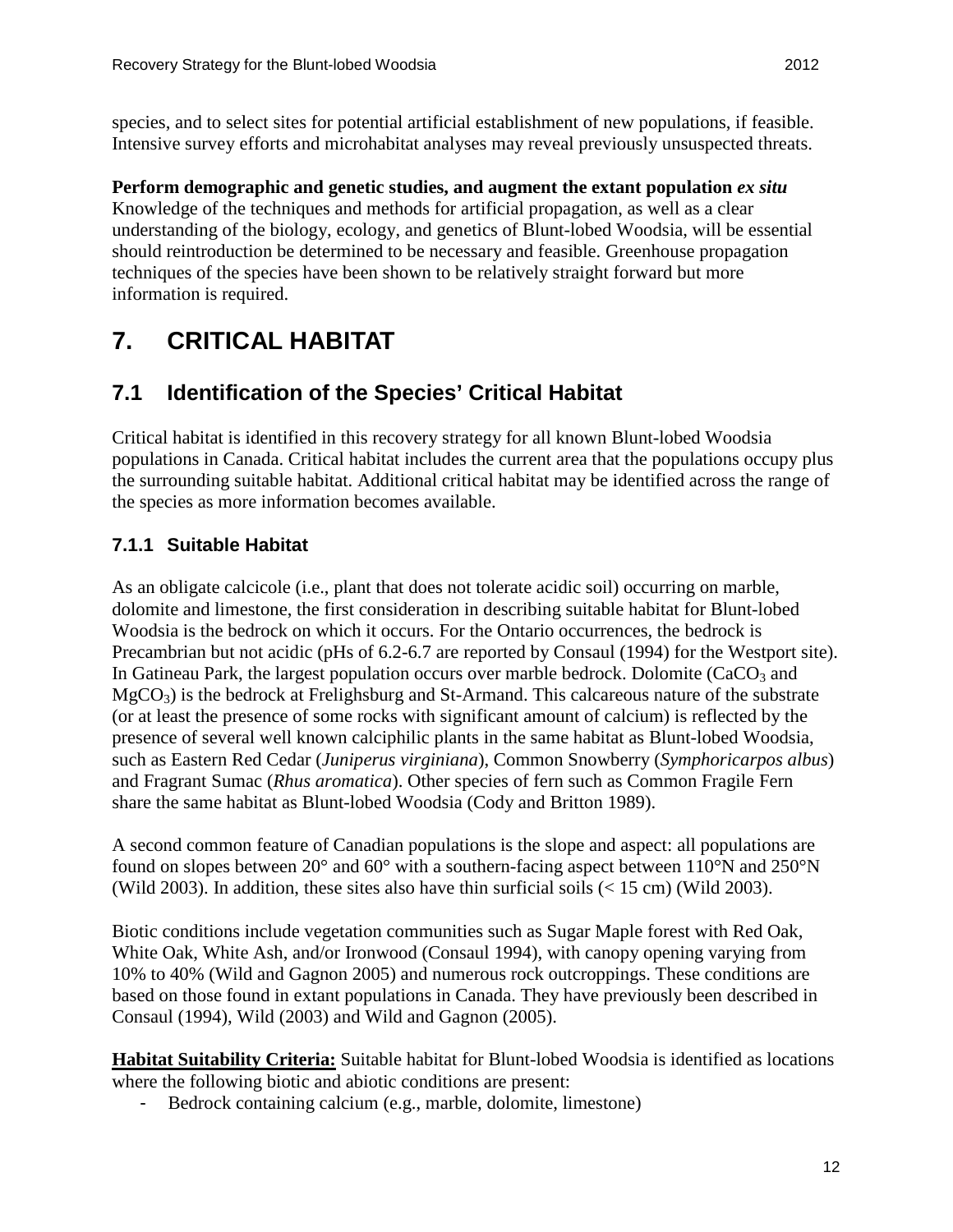- Slopes with a southern-facing aspect between  $110^{\circ}$ N and  $250^{\circ}$ N
- Slopes between  $20^{\circ}$  and  $60^{\circ}$
- Thin surficial soils  $(< 15 \text{ cm})$
- Canopy opening varying from 10% to 40%

#### <span id="page-19-0"></span>**7.1.2 Application of Blunt-lobed Woodsia Critical Habitat Criteria**

Critical habitat is identified as sites currently known to be occupied by Blunt-lobed Woodsia that meet the Habitat Suitability Criteria (see Section 7.1.1). Critical habitat extends laterally on either side of extant populations for as far as both abiotic and biotic conditions (as described in Section 7.1.1) exist. Although Blunt-lobed Woodsia often only occupies a small portion of the slope, the entire slope (between 20° and 60°) will be considered critical habitat in areas where there are known populations of the species. The rationale for the vertical dimension of the slope (height) is that any disturbance upslope is likely to have a direct effect on populations below, and areas downslope are more likely to be colonised by new individuals. As for the horizontal dimension (breadth, lateral), because colonisation is also possible along the full extent of the slope (as long as aspect and bedrock remain the same) it is also included as critical habitat. To be included as critical habitat, the suitable habitat must be contiguous (at the landscape scale) with the extant population except in the case of the Frontenac Park population. Breaks in suitable habitat attributes, such as roads or clearings, signify the end of contiguous habitat.

The critical habitat attributes for the Frontenac Park population occur on an extremely small slope (height  $< 5$  m, breadth  $< 10$  m). The site is very heterogeneous with very small patches of "suitable" habitat contained within a large matrix of "non-suitable" habitat. Empirical evidence indicates that Blunt-lobed Woodsia spores disperse at least 50 m and the number of spores in the soil at that distance strongly suggests that spores can disperse much further (M. Wild, unpubl. data). Given the heterogeneous nature of the site, a 50 m radius would not likely contain any other "suitable" patches yet similar slopes in the vicinity need to be included to allow for colonisation and survival of this species. In this case, critical habitat for the Frontenac Park population is the suitable habitat (as described in Section 7.1.1) occurring within 250 m in any direction of the extant population.

Application of the critical habitat criteria to available information identifies 8 sites containing critical habitat in Canada (Table 5). It is important to note that the centroids represent the site polygon that contains the critical habitat, and not the extent or boundaries of the critical habitat itself.

The description and centroid of critical habitat of the Frontenac Park site (Appendix B) have been removed from the public document. As this population is small in size and is relatively accessible to members of the public, making its location known could leave it vulnerable to destruction by inadvertent trampling by visitors wishing to view the rare plant, and may also increase the potential for collection.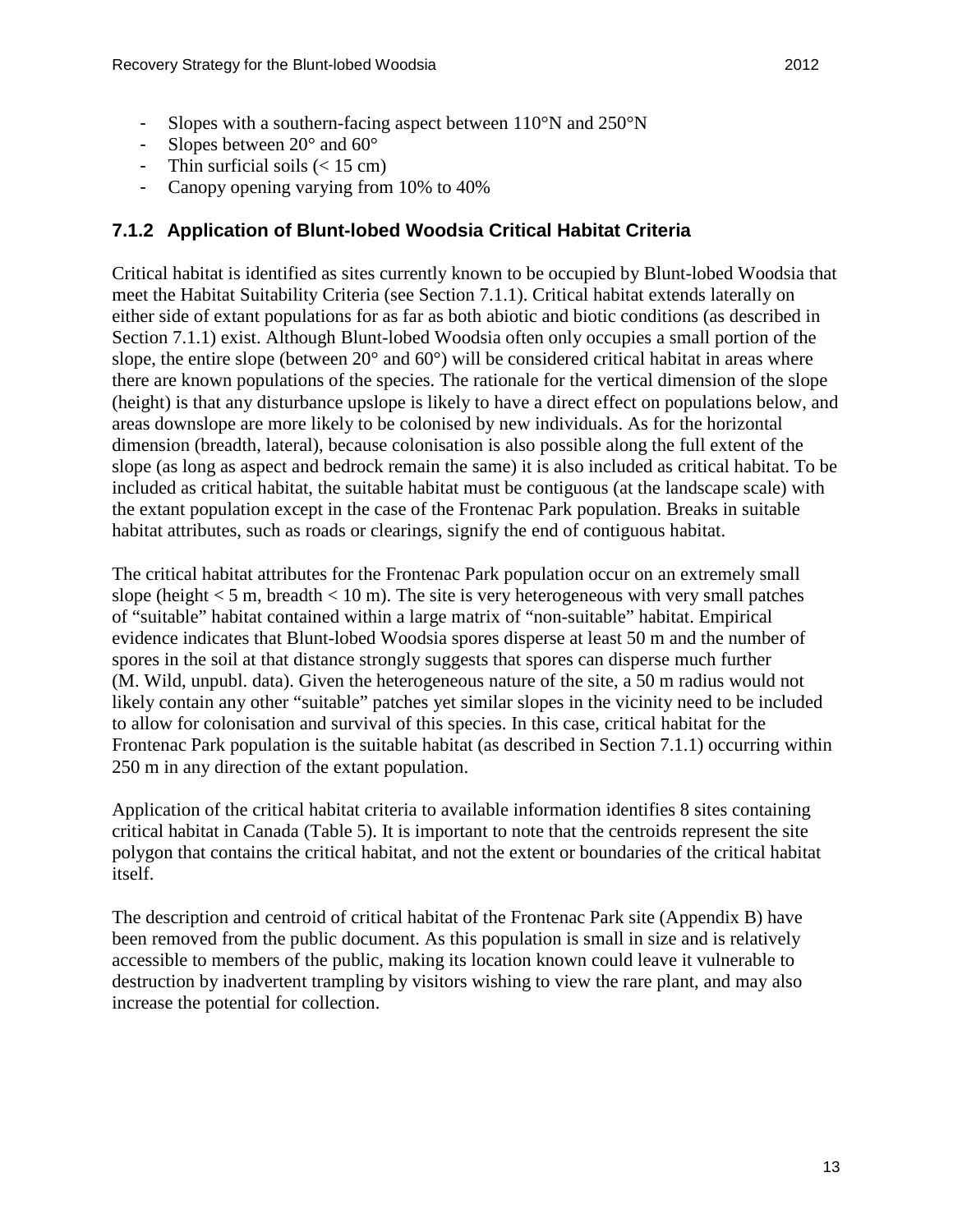|                                     |           |                                           |                           | <b>Site Centroid</b> |                         |                        |
|-------------------------------------|-----------|-------------------------------------------|---------------------------|----------------------|-------------------------|------------------------|
| <b>Site Name</b><br><b>Province</b> |           | <b>Description</b>                        | <b>UTM</b><br><b>Zone</b> |                      | <b>Easting Northing</b> | <b>Land Tenure</b>     |
| Frontenac Park                      | lОN       |                                           |                           |                      |                         | Non-federal            |
| Westport - Sand<br>Lake             | lΟN       | North shore of Westport<br>(Sand) Lake    | 18                        | 387906               | 4949163                 | Non-federal            |
| Westport - Rideau<br>Trail          | <b>ON</b> | North shore of Westport<br>Pond           | 18                        | 388940               | 4948855                 | Non-federal            |
| Foley Mountain<br>Conservation Area | ЮN        | North shore of Upper<br>Rideau Lake       | 18                        | 390470               | 4948697                 | Non-federal            |
| Gatineau Park                       | QC        | <b>Eardley Escarpment</b>                 | 18                        | 433750               | 5035445                 | $ $ Federal (NCC $ $ ) |
| Saint-Armand                        | lQC       | The south-facing<br>dolomite outcroppings | 18                        | 652485               | 4986559                 | Non-federal            |
| Ch. Saint-Armand                    | lQC       | The south-facing<br>dolomite outcroppings | 18                        | 655784               | 4988933                 | Non-federal            |
| Frelighsburg                        | QC        | The south-facing<br>dolomite outcroppings | 18                        | 667451               | 4991353                 | Non-federal            |

**Table 5: Sites in Canada Identified as Containing Critical Habitat for Blunt-lobed Woodsia**

<sup>1</sup>National Capital Commission

### <span id="page-20-0"></span>**7.2 Activities Likely to Result in the Destruction of Critical Habitat**

Understanding what constitutes destruction of critical habitat is necessary for the protection and management of critical habitat. Destruction is determined on a case by case basis. Destruction would result if part of the critical habitat were degraded, either permanently or temporarily, such that it would not serve its function when needed by the species. Destruction may result from a single or multiple activities at one point in time or from the cumulative effects of one or more activities over time (Government of Canada 2009).

Activities that are likely to result in the destruction of Blunt-lobed Woodsia critical habitat include (but are not limited to):

- Activities (e.g., clearcutting, extraction) resulting in large open areas that promote establishment of other species (e.g., Common Buckthorn) that compete with Blunt-lobed Woodsia for light or below-ground resources, thereby decreasing survival of Blunt-lobed Woodsia;
- Development (e.g., building, landscaping, agriculture, garbage dumping) that physically covers the critical habitat for Blunt-lobed Woodsia and prevents germination and growth of individuals;
- Any activities (e.g., excessive pedestrian traffic) that might destabilize the slope, leading to a loss of substrate required for the establishment and growth of Blunt-lobed Woodsia.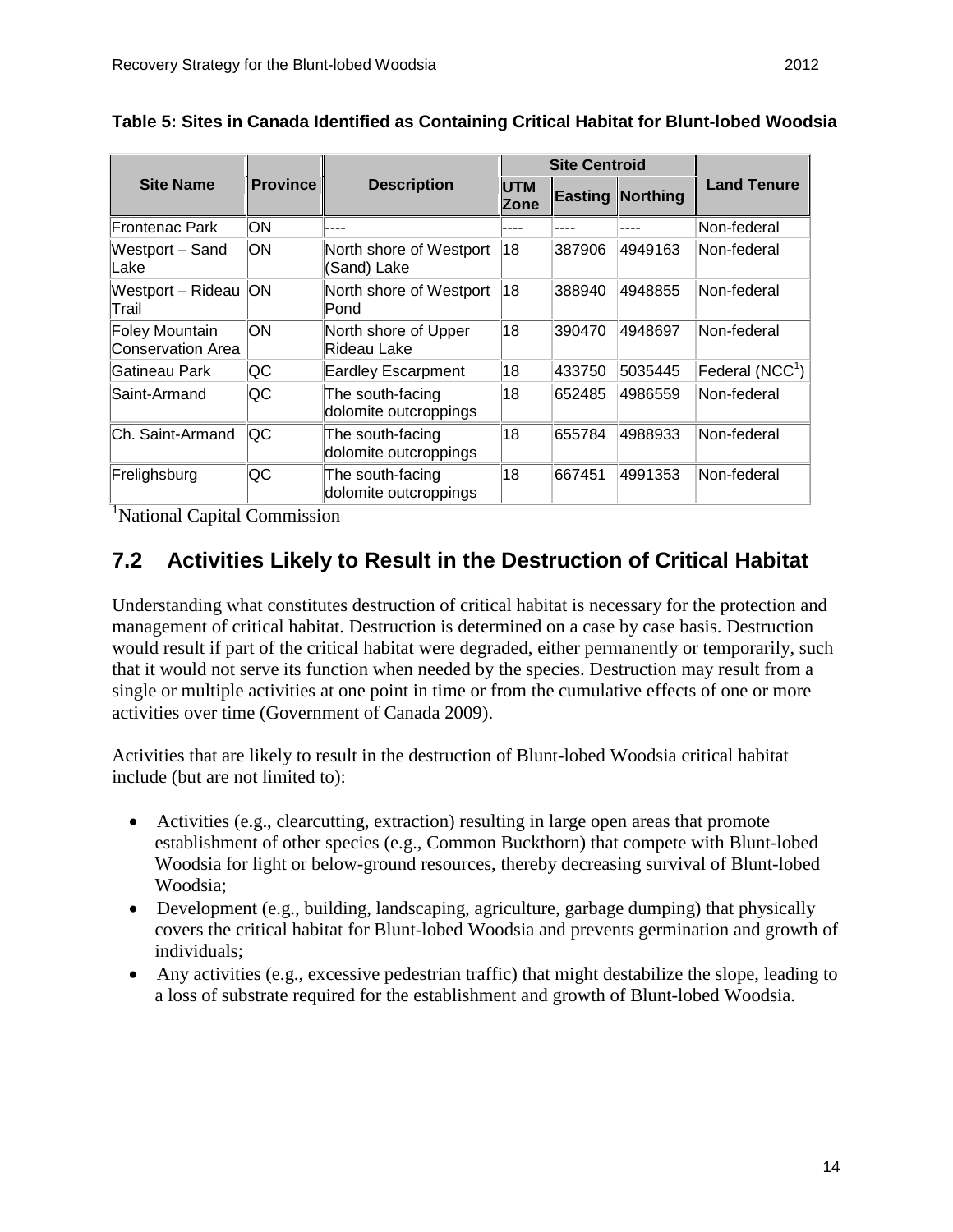# <span id="page-21-0"></span>**8. MEASURING PROGRESS**

The performance indicators presented below provide a way to define and measure progress toward achieving the population and distribution objectives. Specific progress towards implementing the recovery strategy will be measured against indicators outlined in subsequent action plans.

Every five years, success of recovery strategy implementation will be measured against the following performance indicators:

- Continued persistence of extant populations, including any newly discovered populations;
- Maintain the number of individuals in extant populations;
- Maintain the extent of suitable habitat at extant sites.

# <span id="page-21-1"></span>**9. STATEMENT ON ACTION PLANS**

One or more Action Plans will be completed for Blunt-lobed Woodsia by December 2017.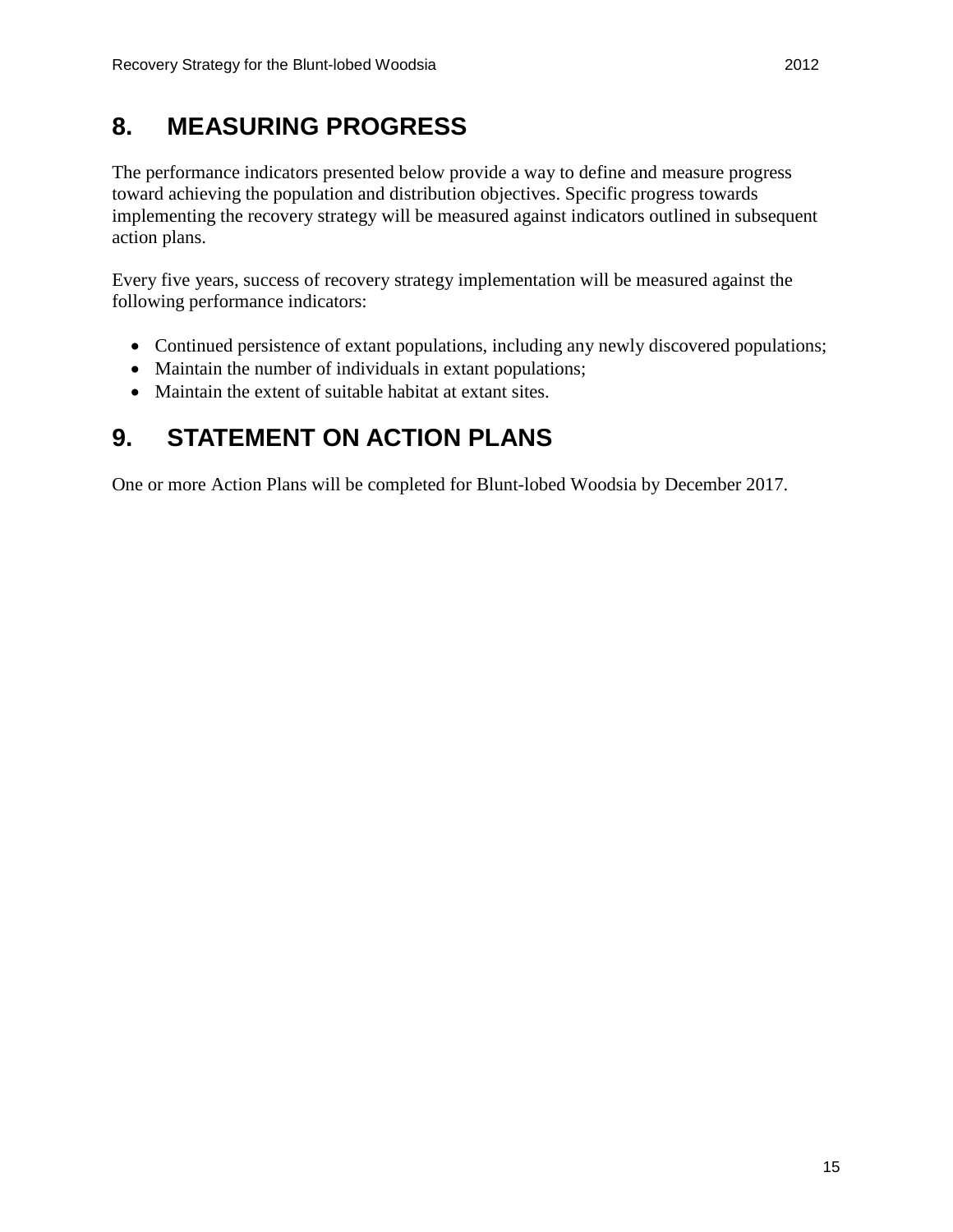### <span id="page-22-0"></span>**10. REFERENCES**

- Brown, D.F.M. 1964. A monographic study of the fern genus *Woodsia*. Nova Hedwigia 16: 1-154.
- Bryan, A.L. and J.C. O'Kelley. 1967. The influence of replacing calcium with strontium on the development of *Woodsia obtusa*. American Fern Journal 57:27-31.
- Burns, C. 2001. Blunt-lobed Woodsia status update: Westport Sand Lake population. Unpublished Report to Ministry of Natural Resources, Kemptville District.
- Cody, W.J. 1978. Ferns of the Ottawa district. Agriculture Canada, Ottawa.
- Cody, W.J. and D.M. Britton. 1989. Ferns and fern allies of Canada. Agriculture Canada, Ottawa.
- Consaul, L.L. 1994. Status report on the blunt-lobed woodsia, *Woodsia obtusa*, in Canada. Committee on the Status of Endangered Wildlife in Canada, Ottawa. 1-20 pp.
- COSEWIC. 2007. COSEWIC assessment and status report on the blunt-lobed woodsia *Woodsia obtusa* in Canada. Committee on the Status of Endangered Wildlife in Canada. Ottawa.  $Vi + 17$  pp.
- Government of Canada. 2009. *Species at Risk Act* Policies: Overarching policy framework [DRAFT]. Government of Canada, Ottawa.  $iv + 38$  pp.
- Knight, K.S., J.S. Kurylo, A.G. Endress, J.R. Stewart, and P.B. Reich. 2007. Ecology and ecosystem impacts of common buckthorn (*Rhamnus cathartica*): a review. Biological Invasions 9:925-937.
- Lafontaine, D. J. 1973. Range extension of the Blunt-lobed Woodsia, *Woodsia obtusa* (Spreng.) Torr. (Polypodiaceae), in Canada. The Canadian Field-Naturalist 87: 56.
- NatureServe. 2010. NatureServe Explorer: An online encyclopedia of life [web application]. Version 6.1. NatureServe, Arlington, Virginia. Web site: http://www.natureserve.org/explorer.

Rouleau, E. 1947. Supplement à la Flore Laurentienne. Frères des Ecoles Chrétiennes, Montreal.

Scoggan, H. J. 1978-9. The Flora of Canada. Vols. 1-4. National Museum of Natural Sciences Publications in Botany, No. 7(1). National Museums of Canada. Ottawa.

Thompson, S. pers. comm. 2005. Ontario Ministry of Natural Resources.

Tryon, R. 1970. Development and evolution of fern floras of oceanic islands. Biotropica 2:76-84.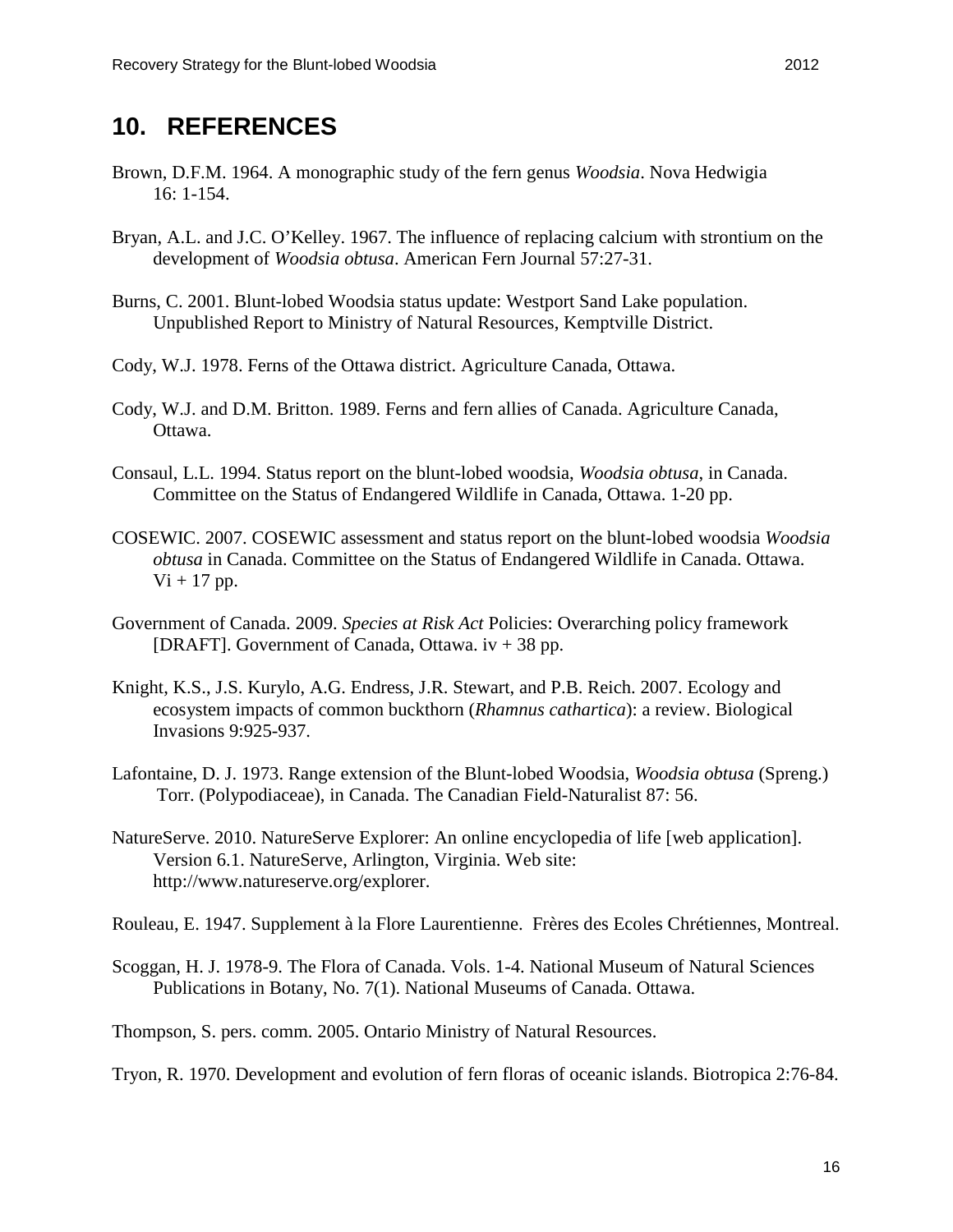- Wagner, W.H. and E. Rouleau. 1984. A Western Holly Fern, *Polystichum xscopulinum*, in Newfoundland. American Fern Journal 74:33-36.
- Wild, M. 2003. Have five calcicolous fern species of different habitats saturated all local habitat available to them? M.Sc. thesis, UQAM, Montreal, Quebec, Canada.
- Wild, M. and D. Gagnon. 2005. Does lack of available suitable habitat explain the patchy distributions of rare calcicole fern species? Ecography 28(2):191-196.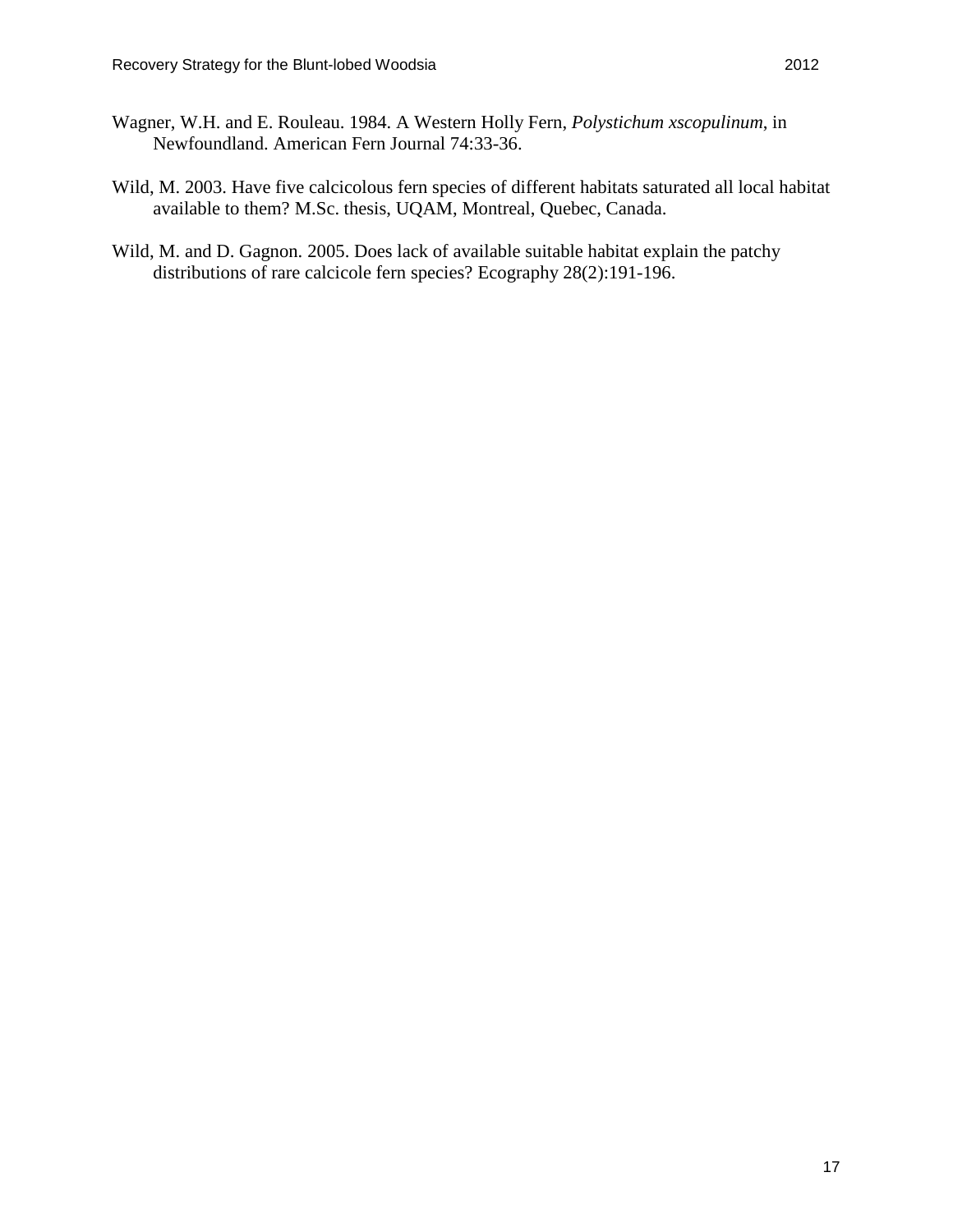# <span id="page-24-0"></span>**APPENDIX A: EFFECTS ON THE ENVIRONMENT AND OTHER SPECIES**

A strategic environmental assessment (SEA) is conducted on all SARA recovery planning documents, in accordance with the *Cabinet Directive on the Environmental Assessment of Policy, Plan and Program Proposals*. The purpose of a SEA is to incorporate environmental considerations into the development of public policies, plans, and program proposals to support environmentally sound decision-making.

Recovery planning is intended to benefit species at risk and biodiversity in general. However, it is recognized that strategies may also inadvertently lead to environmental effects beyond the intended benefits. The planning process based on national guidelines directly incorporates consideration of all environmental effects, with a particular focus on possible impacts upon non-target species or habitats. The results of the SEA are incorporated directly into the strategy itself, but are also summarized below in this statement.

The strategies and approaches identified in the Recovery Strategy for Blunt-lobed Woodsia are expected to positively affect or have no significant adverse impacts on the environment and other native species. The broad strategies call for searches for new populations, monitoring and protection of existing populations, and raising awareness of the species.